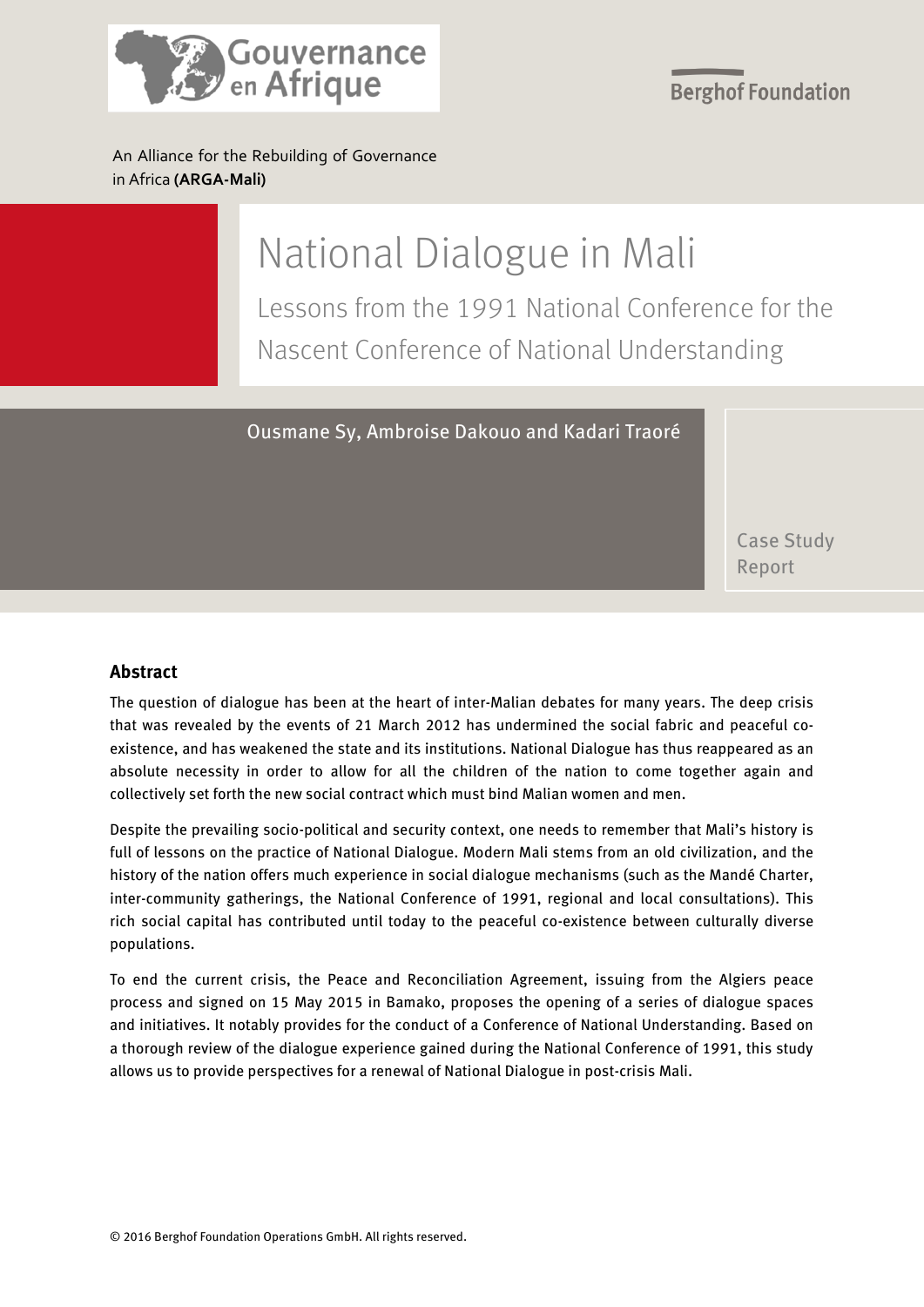#### **About the Publication**

This publication was produced in the framework of a two-year project (March 2015 – April 2017) to develop a Handbook on National Dialogues funded by the German Federal Foreign Office in cooperation with the Swiss Federal Department of Foreign Affairs. The purpose of the Handbook is to offer a practiceoriented guide for comprehensively designing and implementing National Dialogues. It rests on participatory methods including 1) strategic dialogue and exchange between local stakeholders, international development and peacebuilding practitioners, and policymakers, 2) a comprehensive mapping exercise of National Dialogues across the world, and 3) in-depth case studies on National Dialogues produced by local researchers. The project is implemented by the Berghof Foundation, in cooperation with swisspeace. This publication is one of seven case studies; others include Guatemala, Lebanon, Libya, Nepal, Sudan, and Tunisia. The case studies provide recommendations for on-going processes in the specific country and inform the Handbook's findings. The overall aim of the project is to improve National Dialogues and enhance the capacities and contributions of conflict parties, local stakeholders and external actors towards their successful implementation. We would like to extend our sincere gratitude to Veronique Dudouet for supervising and editing the case study, as well as to Karin Göldner-Ebenthal for supporting the editorial process.

For further information on the study, please contact the main editor Véronique Dudouet at [v.dudouet@berghof-foundation.org;](mailto:v.dudouet@berghof-foundation.org) and for further information on the project, please contact the programme director Luxshi Vimalarajah, at l.vimalarajah@berghof-foundation.org or the project coordinator Marike Blunck, at [M.Blunck@berghof-foundation.org.](mailto:M.Blunck@berghof-foundation.org)

#### **About the Authors**

**Ousmane Sy** holds a PhD in Economic and Social Development from the Institute of Economic and Social Development Studies (IEDES) of the University of Paris Panthéon-Sorbonne. He was Head of the Mission for Decentralisation and Institutional Reform (MDRI) and special adviser to the President, Minister for Territorial Administration and Local Communities (2000-2002) and for Decentralisation and Urban Affairs (2014-2015). He is the author of numerous publications, including "Reconstruire l'Afrique par le bas: vers une gouvernance basée sur les dynamiques locales" (2009, Edition ECLM).

**Ambroise Dakouo** holds a degree from the Graduate Institute of International and Development Studies in Geneva (Switzerland). He also studied the conception and evaluation of public policies at the Ecole Nationale d'Administration (ENA) in Paris. He is specialised in governance and in planning and facilitating community dialogue processes. Ambroise Dakouo is the coordinator of the Alliance Malienne pour Refonder la Gouvernance en Afrique (ARGA-Mali).

**Kadari Traoré** is a lecturer and researcher at the Université des Sciences Juridiques et Politiques in Bamako. A graduate from Science Po Bordeaux, he holds a PhD in political science and two MPhil degrees in private law and sociology. He has participated in several research programmes on public policies and state reforms in Mali and West Africa, and has published in several edited volumes, including "Mali Contemporain" in 2015.

#### **To cite this publication:**

Online at: [www.berghof-foundation.org/publications/national-dialogue-handbook](http://www.berghof-foundation.org/publications/national-dialogue-handbook)

#### © 2016 Berghof Foundation Operations GmbH. All rights reserved. **Disclaimer:**

The views expressed in this publication are those of the authors and do not necessarily reflect the views and opinions of the Berghof Foundation and swisspeace or their project partners.

**Sy, Ousmane, Ambroise Dajouo and Kadari Traoré** (2016). National Dialogue in Mali – Lessons from the 1991 National Conference for the Nascent Conference of National Reconciliation. Mali Case Study Report. Berlin: Berghof Foundation. Also available in French.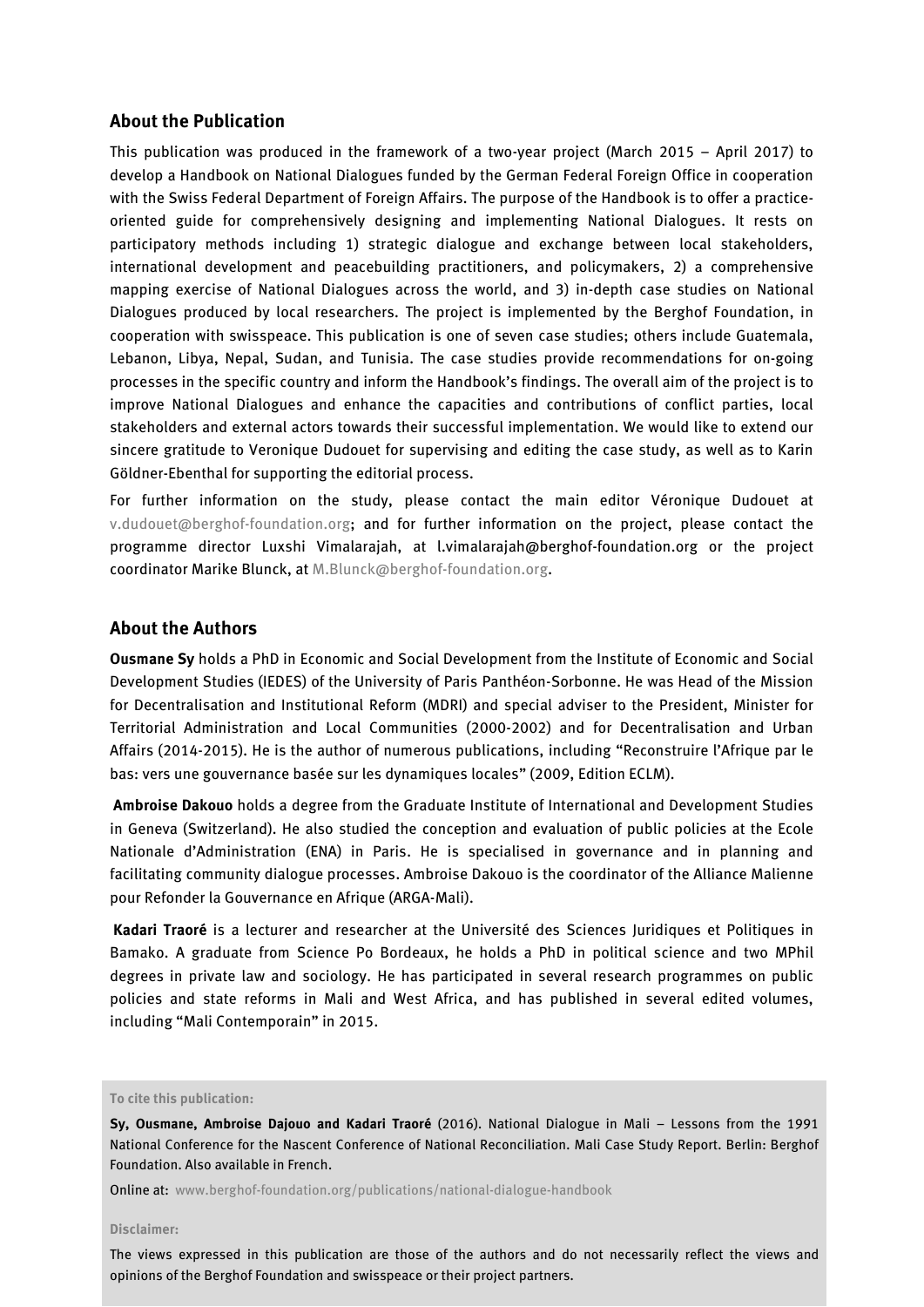#### **Table of Contents**

Acronyms and Abbreviations

| $\mathbf{1}$   |     |                                                                                   |  |
|----------------|-----|-----------------------------------------------------------------------------------|--|
|                | 1.1 |                                                                                   |  |
|                | 1.2 |                                                                                   |  |
|                | 1.3 |                                                                                   |  |
| $\overline{2}$ |     |                                                                                   |  |
| 3              |     | The National Conference of 1991: context, issues and implementation  11           |  |
|                | 3.1 | The National Conference of Mali: a contextual construction of National Dialogue11 |  |
|                | 3.2 |                                                                                   |  |
|                | 3.3 |                                                                                   |  |
|                | 3.4 |                                                                                   |  |
|                | 3.5 | Role of the National Conference in the 1991 transition in Mali22                  |  |
| 4              |     |                                                                                   |  |
|                | 4.1 |                                                                                   |  |
|                | 4.2 |                                                                                   |  |
|                | 4.3 |                                                                                   |  |
| 5              |     |                                                                                   |  |
|                | 5.1 |                                                                                   |  |
|                | 5.2 | Role of the international partners in the post-2012 peace negotiations28          |  |
| 6              |     | Lessons, principles, and recommendations for National Dialogue  29                |  |
|                | 6.1 |                                                                                   |  |
|                | 6.2 |                                                                                   |  |
|                | 6.3 |                                                                                   |  |
| 7              |     |                                                                                   |  |
| 8              |     |                                                                                   |  |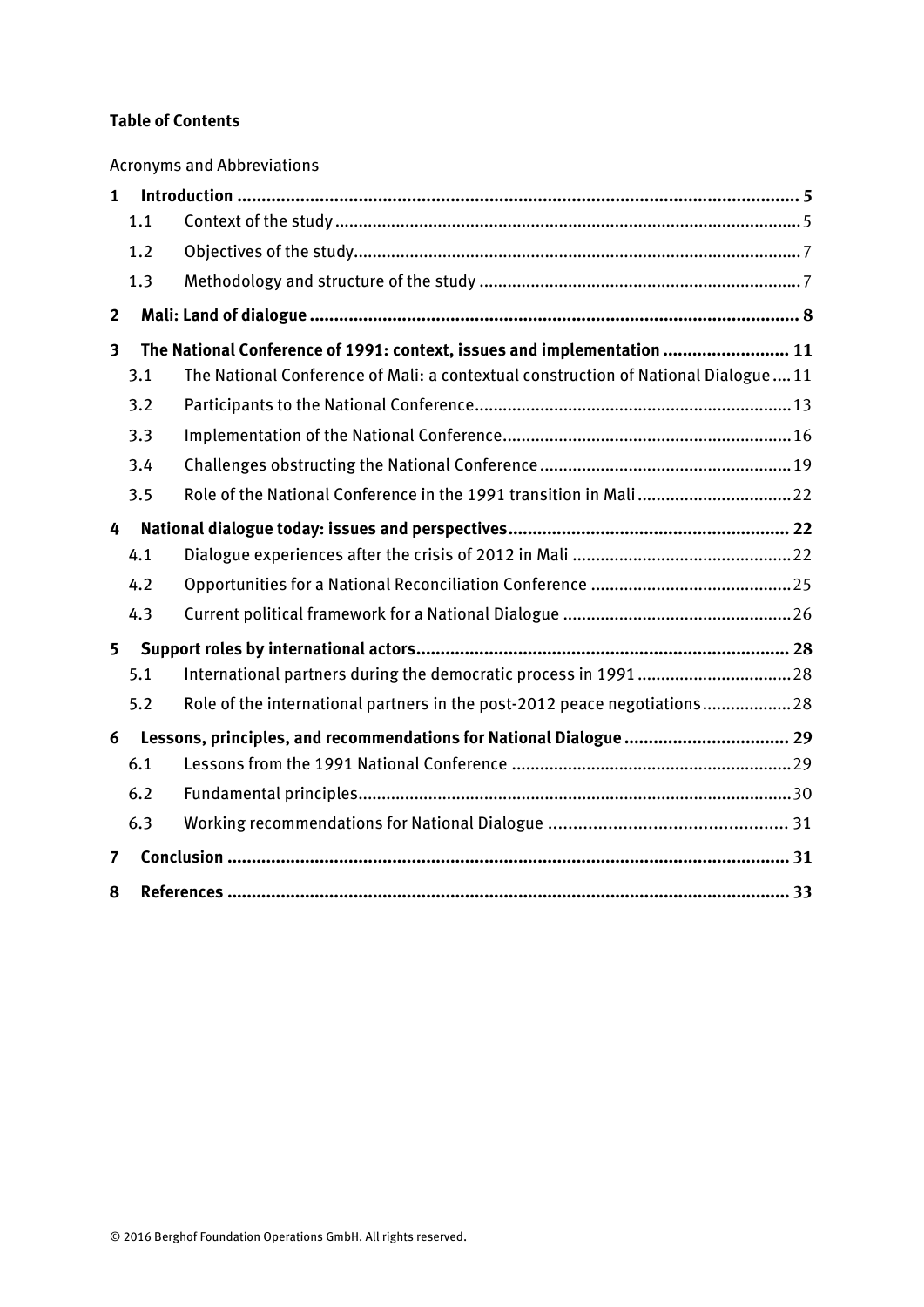#### **Acronyms and Abbreviations**

| <b>AEEM</b>      | Association des Élèves et Étudiants du Mali (Association of Malian Pupils and<br>Students)                                                                                            |
|------------------|---------------------------------------------------------------------------------------------------------------------------------------------------------------------------------------|
| <b>AfDB</b>      | African Development Bank                                                                                                                                                              |
| <b>AQIM</b>      | Al-Qaeda in the Islamic Maghreb                                                                                                                                                       |
| <b>ARGA-Mali</b> | Alliance for Rebuilding Governance in Africa                                                                                                                                          |
| <b>AU</b>        | <b>African Union</b>                                                                                                                                                                  |
| <b>CAT</b>       | Cellule d'Appui Technique (Technical Support Centre)                                                                                                                                  |
| <b>CERDES</b>    | Centre d'Etudes et de Recherche pour la Démocratie et le Développement<br>Economique et Social (Research Centre for the Study of Democracy and Socio-<br><b>Economic Development)</b> |
| <b>CMDT</b>      | Compagnie Malienne pour le Développement du Textile (Malian Textile<br>Development Company)                                                                                           |
| <b>CNC</b>       | Comité National de Coordination (National Coordinating Committee)                                                                                                                     |
| <b>CSA</b>       | Comité de Suivi de l'Accord (Monitoring Committee of the Agreement)                                                                                                                   |
| <b>CTSP</b>      | Comité de Transition pour le Salut du Peuple (Transitional Committee for the<br>Salvation of the People)                                                                              |
| <b>ECOWAS</b>    | <b>Economic Community of West African States</b>                                                                                                                                      |
| <b>EU</b>        | <b>European Union</b>                                                                                                                                                                 |
| <b>FIAA</b>      | Front Islamique Arabe de l'Azawad (Arab Islamic Front of Azawad)                                                                                                                      |
| <b>IMF</b>       | <b>International Monetary Fund</b>                                                                                                                                                    |
| <b>MINUSMA</b>   | Mission Multidimensionnelle des Nations Unies pour la Stabilisation au Mali<br>(United Nations Multidimensional Integrated Stabilization Mission)                                     |
| <b>MNR</b>       | <b>Ministry of National Reconciliation</b>                                                                                                                                            |
| <b>MPA</b>       | Mouvement Populaire de l'Azawad (Popular Movement of Azawad)                                                                                                                          |
| <b>OIC</b>       | <b>Organisation of Islamic Cooperation</b>                                                                                                                                            |
| <b>SAP</b>       | <b>Structural Adjustment Programme</b>                                                                                                                                                |
| <b>TJRC</b>      | Truth, Justice and Reconciliation Commission                                                                                                                                          |
| <b>UDPM</b>      | Union Démocratique du Peuple Malien (Malian People's Democratic Union)                                                                                                                |
| <b>UNTM</b>      | Union Nationale des Travailleurs du Mali (National Workers' Union of Mali)                                                                                                            |
| <b>WB</b>        | <b>World Bank</b>                                                                                                                                                                     |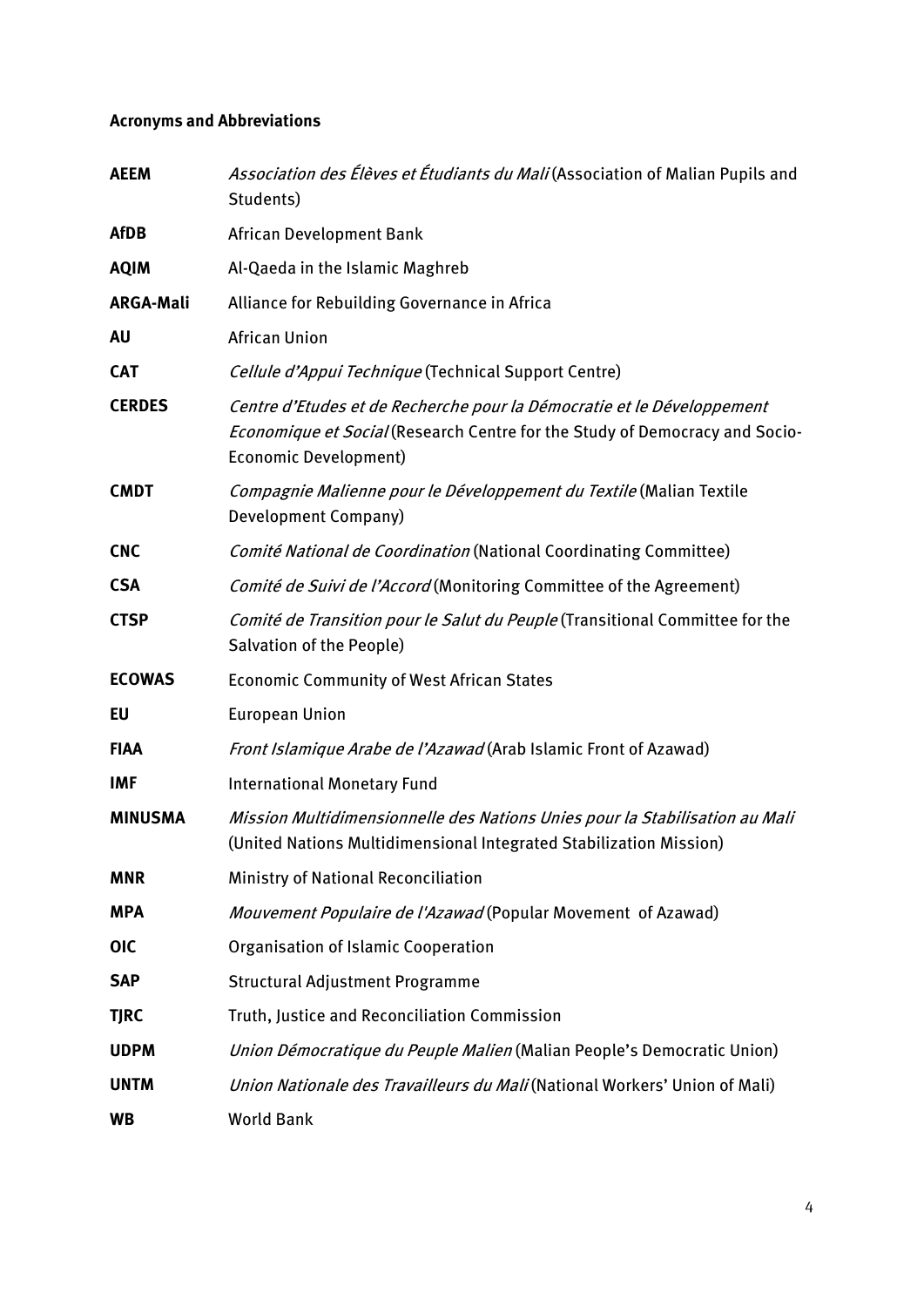## <span id="page-4-1"></span><span id="page-4-0"></span>1 Introduction

1

#### 1.1 **Context of the study**

In the 1990s, nearly all the French-speaking, sub-Saharan states in Africa underwent a process of transition towards a system of multiparty democracy. Analyses show that within the framework of transitional processes, the phase of constitutional change is decisive for the success of democratisation as well as for the enrichment of the theory of constitutional law. Transitions in Africa in the 1990s are no exception to this rule (Besse, 2009).

During that period, Africa witnessed an implosion of stability marked by political unrest, coups, civil war, as well as border and racial conflicts, all of which made states vulnerable and insecure (Bellinda et al., 2012). In the majority of African societies, the desire for peace has led to the development of techniques to avoid or at least reduce conflicts by channelling violence through specific socio-political structures, along with oral and unwritten agreements of a judicial or magico-religious nature (Bah, 1999).

Having identified a profound longing for peace in traditional Malian societies, there is an important epistemological problem to be faced: Can there be a link between past and present? To what extent can traditional procedures work in the present context, where the political and institutional levels are marked by the incursion of modern elements? The analysis of National Dialogues in Mali examines both Malian traditions in their quest for peace as well as contemporary (described as 'modern') mechanisms for conflict resolution.

National conferences appear to have been an innovative and distinctive mechanism to which a number of countries have had recourse. The 'institutional' expression was first coined by Benin's President Mathieu Kérékou (Eboussi Boulaga, 1993). The National Conference in Benin enjoyed a certain measure of success and became a model for many French-speaking, sub-Saharan states. The experiment was repeated in Gabon, the Congo, Niger, Mali, Togo, Zaire and Chad[1](#page-4-2). It is therefore a specifically African mechanism (Besse, 2009).

According to some authors, national conferences have a mixed nature (Raynal, 1994). In the first place, they represent a ritual of transgression, allowing for the symbolic expulsion of conflicts, and thus proffer a public forum for the spoken word, which has led some observers to compare it, rightly or wrongly, with the celebrated African tradition of the 'palaver' tree (Banegas, 2003). Furthermore, they also seek to be an institutional structure that generates new powers intending to initiate democratic values. It was indeed to carry out the latter mission that nearly all of the national conferences brought about a veritable civil coup by declaring themselves supreme. They opted for a transition based on a break-away from the former regime, not on progressive reform. This rupture was legalised with the setting-up of new institutions by way of a new constitution, adopted through what is usually termed the 'original

<span id="page-4-2"></span><sup>1</sup> Benin: 19 to 28 February 1990, Congo: 25 February to 10 June 1991, Gabon: 27 March to 19 April 1990, Niger: 29 July to 3 November 1991, Mali: 29 July to 12 August 1991, Togo: 10 July to 28 August 1991, Zaire: 7 August 1991 to 6 December 1992, and Chad: 15 January to 7 April 1993.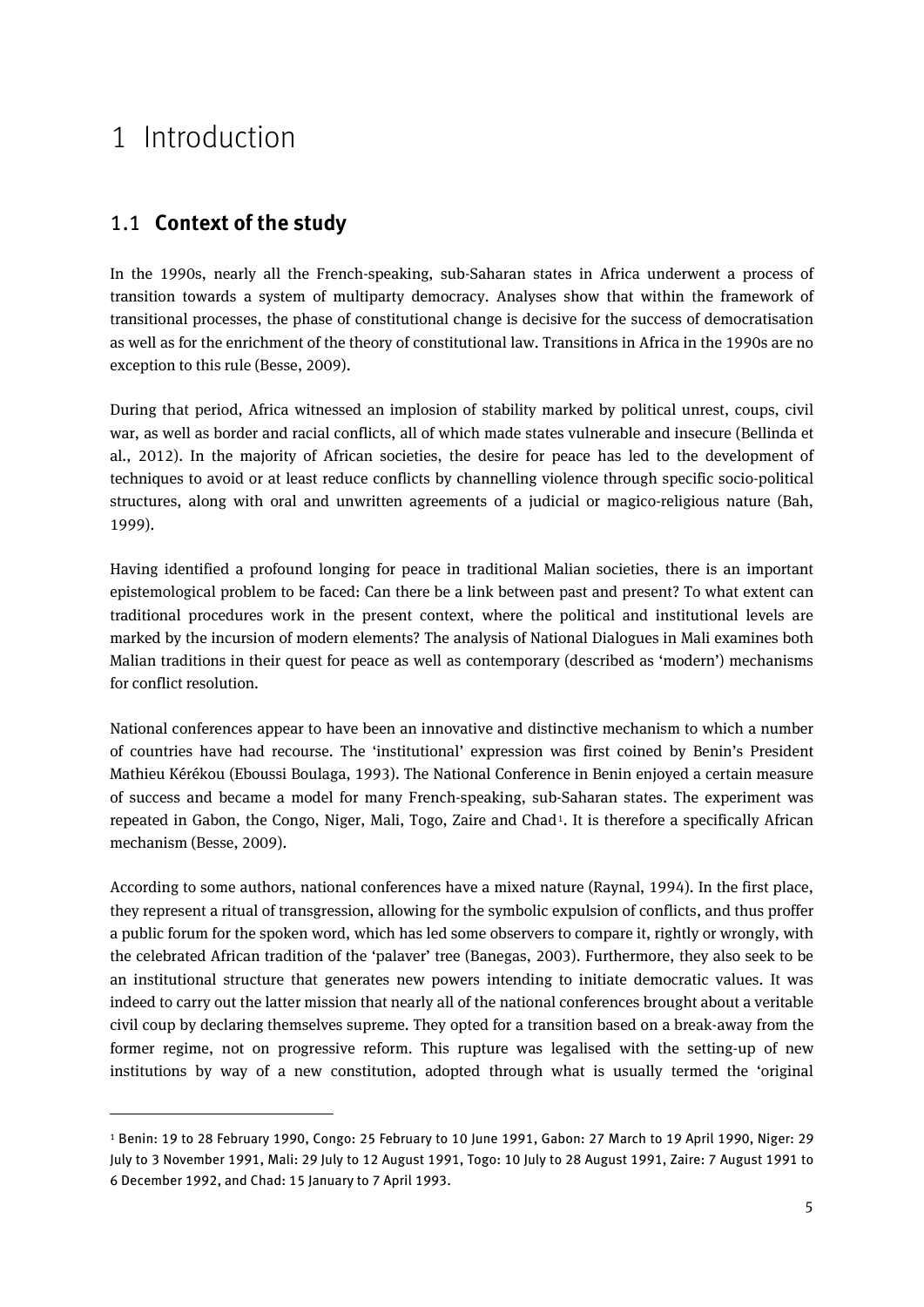constituting power'. The holder of this power was mostly the National Conference itself, based on its own declaration of sovereignty. It thus coincided with the establishment of a new legal order involving crucial social transformation.

Certain analysts (Banegas, 2003) have rebelled against the idealistic notion of a 'Benin model' and the common depiction of peaceful and consensual National Dialogue processes, while bringing to light the context of conflict and extreme tension in which they took place, and insisting on the unpredictable and reversible nature of African transition processes. National Conferences come with democratisation and occur in contexts of political, social and institutional crisis. Thus, instead of guaranteeing the stability and prosperity of African countries, the advent of democracy was fuelling conflicts in numerous countries of sub-Saharan Africa (Feikoumo, 2012).

Mali's National Conference had a number of original characteristics, as stressed by President Amadou Toumani Touré: "*The Malian National Conference begins where others end. The Transitional Committee convenes and organises a National Conference, chaired by the president of the Transitional Committee for the Salvation of the People (CTSP), the Head of State"* (Amadou Toumani Touré, 8 June 1992).

This committee had fourteen days to establish a constitution, an electoral code and a charter of political parties, and to set out the state of the nation. Many delegates from rural areas and Malians living abroad were also invited to take part in the National Conference. On 8 June 1992, the inauguration of the elected president Alpha Oumar Konaré marked the end of the democratic transition in Mali. It began faced with a very disturbing social and political revolution, dealt with an uprising in northern Mali, and negotiated and signed a National Reconciliation Pact.

Contextualising the Malian National Conference allows us to discern the challenges, intricacies and complexity of its promoters' task. Today, Mali is facing a renewed crisis that began in 2012 with an armed rebellion and a military coup, both of which seriously undermined peace and co-existence, and weakened the state and its institutions. Unease can be sensed almost everywhere, and it is crucial to enable the sons and daughters of the nation to come together in consultation. The Peace and Reconciliation Agreement issuing from the Algiers process and signed on 15 May and 20 June 2015 in Bamako provides the main framework to resolve the on-going crisis. One of its provisions calls for the holding of a National Reconciliation Conference to enable an in-depth debate between the components of the Malian nation on the conflict's underlying causes. Such a debate will have to handle, amongst others, the Azawad (northern Mali) issue. In this context, the conference must lead to the development of a Charter for Peace, Unity and National Reconciliation. Consequently, the National Reconciliation Conference must be approached as an inclusive process building on the various perspectives of all regional, socio-occupational, institutional and political horizons, at all levels of the country starting from the smallest villages and fractions, in order to foster the emergence of a shared vision both of the crisis that is blocking progress in our country as well as of prospective exist strategies.

From this perspective, there is a need to capitalise on past experience so as to rebuild the post-crisis National Dialogue in Mali. With this in mind, the study's main objective is geared to producing an analysis of the National Dialogue process introduced by the National Conference in 1991. This study also enables us to spell out concrete proposals for the renewal of the post-crisis National Dialogue in Mali within the framework of the Peace and Reconciliation Agreement.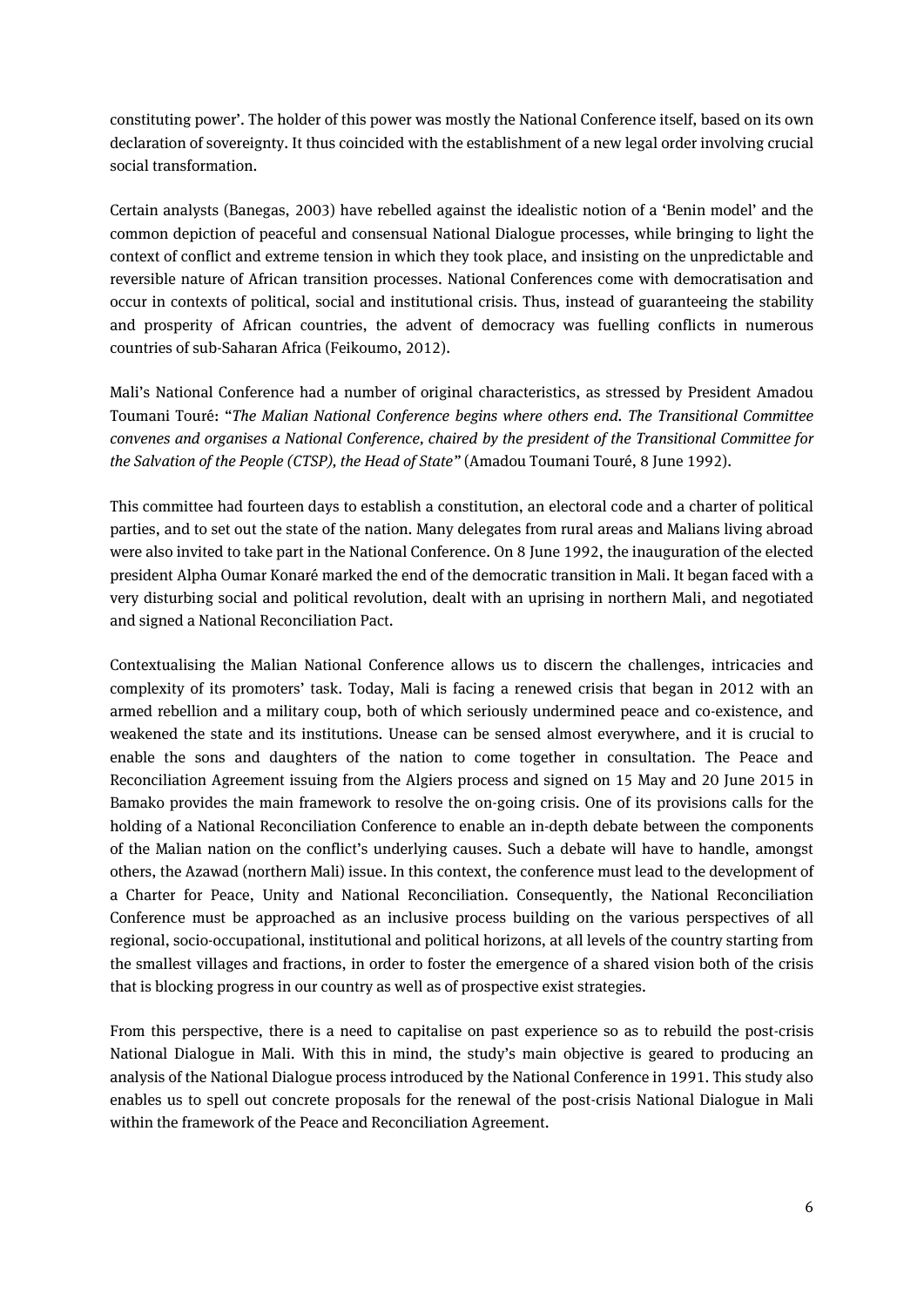#### <span id="page-6-0"></span>1.2 **Objectives of the study**

This study has been undertaken in the context of the preparation of a National Dialogue Handbook. It seeks to:

- $\equiv$  Collate the lessons learned from recent or incipient experiences of National Dialogue, pointing out the requirements of and opportunities for effective support,
- $\Xi$  Reflect on these best practices or lessons learned in order to tackle the most pressing problems occurring during National Dialogues,
- $\equiv$  Provide recommendations to professionals, politicians, donors and actors involved in the Malian conflict in order to prepare, organise, support and apply National Dialogue processes efficiently and effectively on the basis of insights from the field.

#### <span id="page-6-1"></span>1.3 **Methodology and structure of the study**

From a methodological point of view, we have opted for an interactive and qualitative approach. In terms of the data-collection process, we have reviewed the existing academic literature relating to the subject of National Dialogue in Africa and Mali. In addition, we have analysed documents resulting from various Malian dialogue processes, notably those relating to the National Conference in 1991. The research team was made up of a supervisor, two associated researchers and four research assistants.

In order to prepare our field research, we organised a methodological workshop in Bamako. This enabled the team members to forge a common understanding of the terms of reference, validate the research sites, identify the actors to meet, define a provisional work timetable, and develop interview guides. We carried out 14 interviews in Bamako, and 10 in the Mopti region. In addition, we organised two discussion panels in Bamako and Mopti, in the form of thematic briefings followed by discussions and recommendations. They brought together academics and researchers, representatives of public and semi-public institutions, eminent persons participating in the 1991 National Conference, custodians of Malian traditions and cultural values, representatives of political parties, members of civil society, and representatives of international organisations. The panels in Bamako and Mopti consisted of 31 and 30 participants respectively.

We have borrowed from Banegas (1995, 13) the premise according to which, in order to understand national conferences:

"*it is also necessary to analyse how the dual occurrence of political protests and reforms were relayed by one body, one institutional procedure: the National Conference. It is effectively a perfect time and place to observe the methods of expressing grievances, the mobilising potential of prodemocracy activists, but also the mechanisms of resource conversion and representationconstruction of the mobilised groups. It also exposes the strategies of instrumentalisation of the mobilisations and struggles (…) influencing the outcome of the crisis.*"

The constraints faced in this work were twofold. In terms of time management, it has been somewhat difficult for us to arrange for the various actors to be available for the scheduled interviews within the tight deadlines allocated for this study. With regards to the selection of research sites, we found it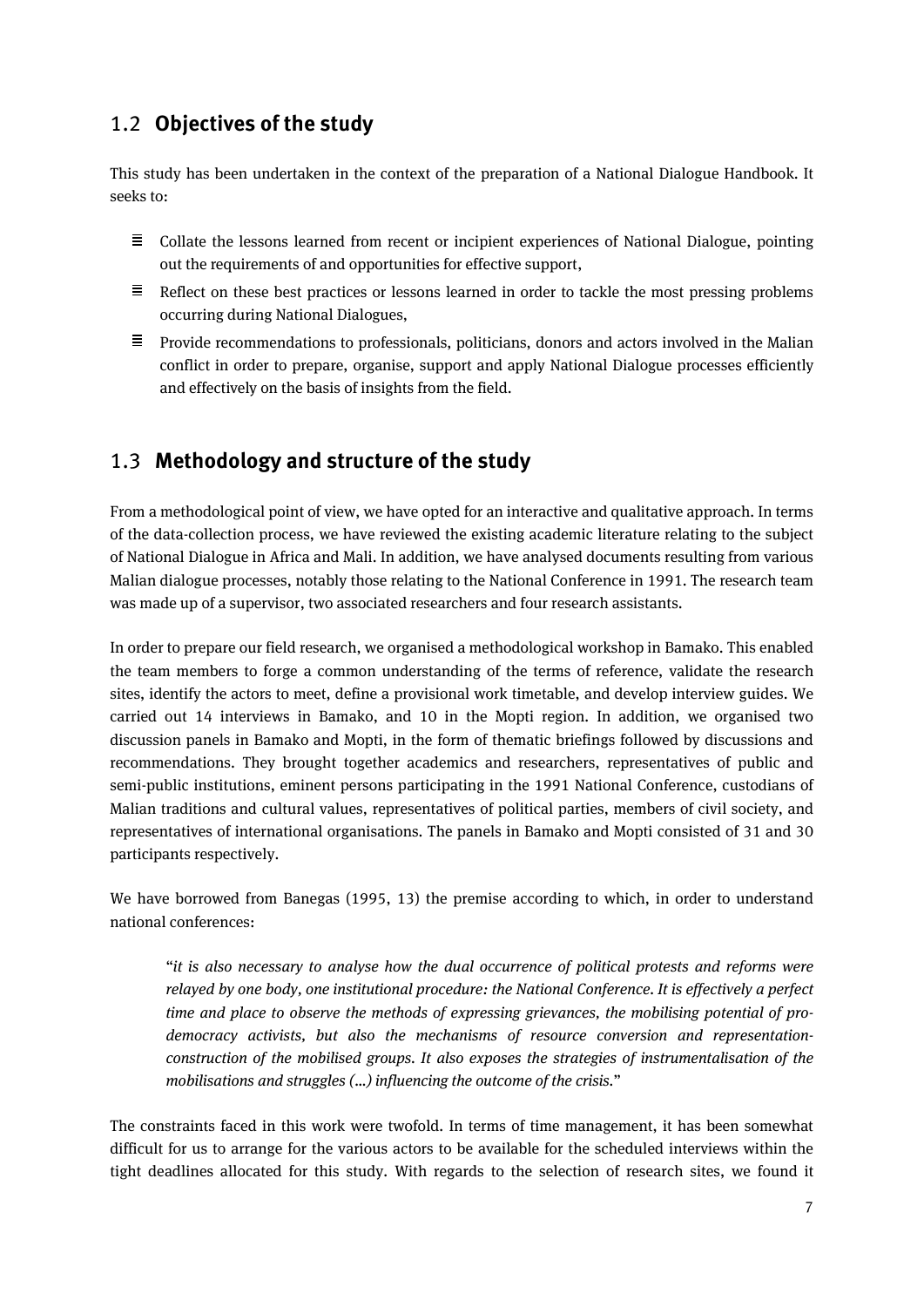important to account for a variety of actors and cultures. Given our limited financial resources, we were obliged to limit the number of sites by including just one regional capital (Mopti) outside of Bamako.

Finally, in terms of thematic limitations, further research should be undertaken on the possibilities of compromise between modernity and tradition, given the interest elicited by the discussions on this topic during the fieldwork. It must also be added that our observations have focussed primarily on the National Conference, even if some elements of analysis have at times been brought to bear on other dialogue mechanisms within the country's diverse communities (such as the village headman's hall, inter-community meetings, regional forums for peace, etc.).

The present report is structured in five main sections, as follows: The history of dialogue in Mali (first section), the National Conference of 1991 and its inauguration (second section), issues and perspectives of the National Dialogue today (third section), the role of international partners in the negotiation process (fourth section), and finally, lessons, guidelines and recommendations for the National Dialogue (fifth section).

## <span id="page-7-0"></span>2 Mali: Land of dialogue

**.** 

Mali is a country with an old civilisation, whose history abounds with experience in mechanisms for social dialogue and understanding, the co-management of lands, and the regulation, anticipation and prevention of crises linked to the cohabitation of diverse ethnic, cultural and socio-professional groups. Its social capital and cultural heritage have enabled the maintenance of social relations and the prevention and management of conflicts therein. This has contributed to assuring the sustainable cohabitation of various populations with their diverse customs, and has also fostered the integration of different communities on the basis of complementarities translated as societal values. One of the most illustrious examples of large-scale dialogue dates back to the *Kourou kan Foukan* conference organised by Soundiata Keita in 1236. This conference is considered a crucial milestone because it gave birth to the Mandé Charter as a basic norm regulating life in the city. Parts of this charter are still in use in a few Malian communities today. Effectively, many practices in Mali illustrate the use of community dialogue (more locally circumscribed than the term 'National Dialogue' as understood in this study) as an instrument of prevention, management and governance.

Among the *Dogon* people of Mali, it has been established that "*the common interest necessitates peace and that the rain clouds are blown away from the places where disorder holds sway.*" In cases of conflict, *Dogon* wisdom is thus eager to have both parties share responsibility, the overriding consideration being the maintenance of internal peace, following mutual forgiveness (Dieterlen et Fortes, 1965). In this context, 'palaver' or the *Toguna[2](#page-7-1)* is not intended to establish the conflicting parties' respective wrongs and to pronounce sentences leading to exclusion or rejection. It may be seen rather as a lengthy therapy with the aim of breaking the vicious cycle of violence and counter-violence so as to re-establish peace and harmony.

<span id="page-7-1"></span><sup>2</sup> "In *Dogon* country, the *Toguna* ('palaver tree' in Malinké country) is a traditional institution enabling mediation with the utmost respect across customary and religious norms. The *Toguna* is built in the form of a shelter at the height of the seated protagonists and allows them to enter into discussions without agitation" (Dakouo et al., 2009, 13).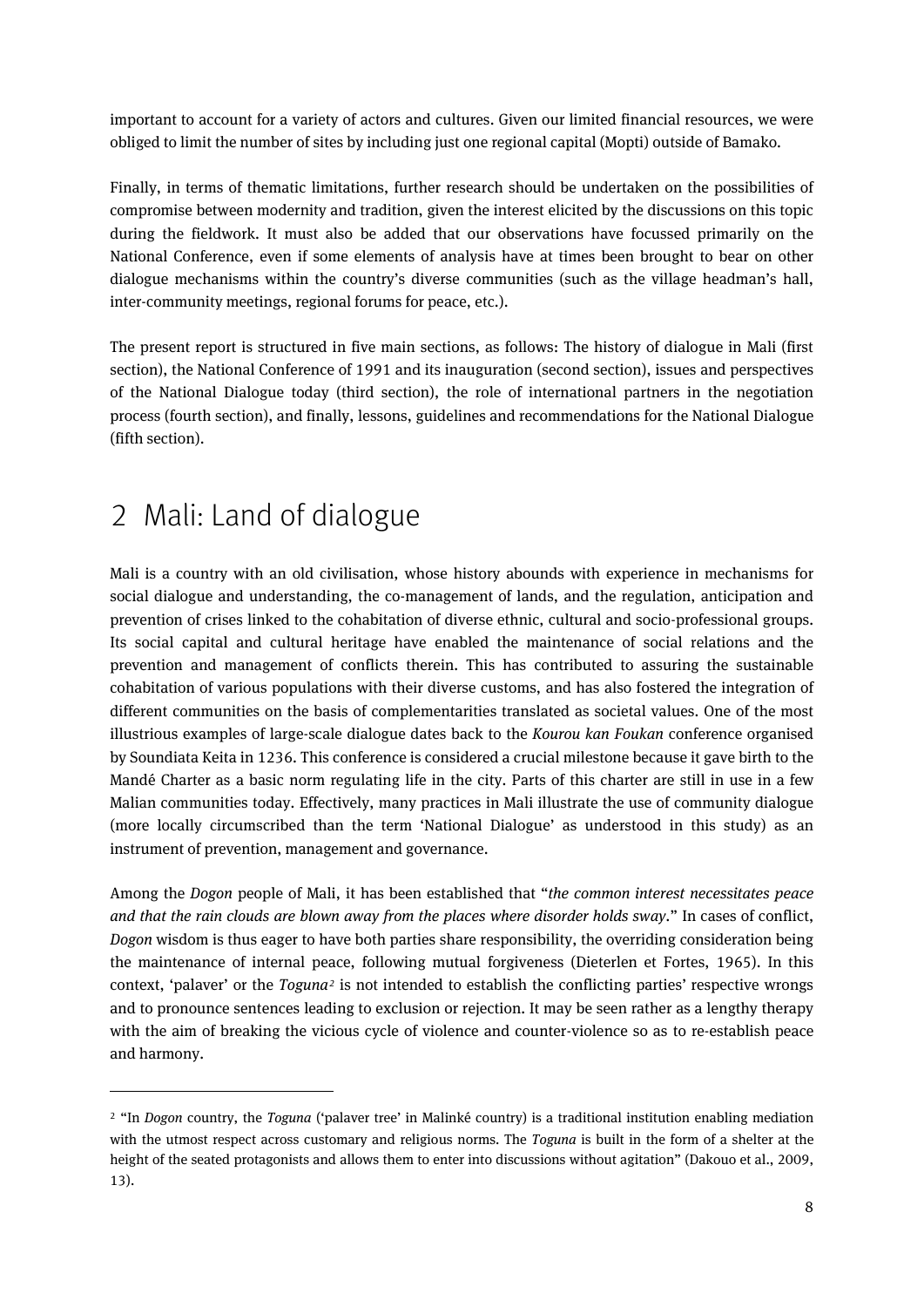Another element of this heritage, the '*sinanguya*', known as '*cousinage'* (cousinship) and widespread throughout the Sahel, is an approach to managing relationships between various ethnic, socioprofessional and age groups. It concerns a kind of non-aggression pact based on friendly banter and is intended to forestall or attenuate possible antagonism in community life.

The consensual establishment of a tolerant form of Islam in the Empire of Ghana, the Mandé Charter and the co-existence of several religious and customary legitimacies within empires and kingdoms are all examples of tolerance, respect for diversity, and concord between religious beliefs, ethnic groups and socio-professional bodies. These governance mechanisms had the capacity to assure institutional stability, a higher social cohesion, an agreement on the collective exploitation of natural resources, as well as the anticipation and prevention of impeding crises (Konaté, 2014).

History shows us that Mali, despite its warlike traditions, also remains a land of dialogue characterised by its specific history and geography (Sanoko, statement to the Bamako panel, February, 2016). The country has long been envied for its wealth in gold and agricultural land. If little seems to have remained of the past in terms of effects on the population's daily life in contemporary Mali, the country is nevertheless the product of a centuries-old tradition*.* Effectively, nomadic or semi-nomadic herdsmen (the *Peuls*, *Touareg* and *Maures*) have inhabited the same space as black farmers (the *Soninké*, *Malinkés* and *Bambara*), with more or less native ruling dynasties assuming the necessary authority to appease the tensions dividing them. These various groups are sometimes surprised to discover themselves so close to each other, in spite the diversity of their features and the multiplicity of their origins. This alone has allowed the development of a rich and unique tradition of dealing with conflict.

It should be noted that historians' analyses are still heavily loaded with references to the Mandé Empire. During the Bamako panel, one participant commented: "*Mali is a great country, but it is very diverse ... Historians often speak as though the whole of Mali is the Mandé. The relationship of a Senoufo, of a Malinké with the village headman is different to that of a Peul with his village leader, since he respects his religious chief more. In the history of this area, it is important to understand what the reference points are"* (K.S., Bamako discussion panel of 17 February 2016).

Other analysts think there is often a *"paradisiacal perception regarding certain aspects of our culture"* (B.B., Bamako discussion panel of 17 February 2016). Yet as another panel participant noted: *"Our history is also marked by violence. There is a culture of violence, of the total domination of whoever is in power. 'Môgô ni fanga tè flan gné'* (no one dares compete with the powers that be)".

In contemporary Mali, the prime example of political dialogue referenced remains the National Conference of 1991, which took place after the fall of President Moussa Traoré. However, investigations reveal that Mali has experimented with a whole range of diverse dialogues throughout its history, which can be classified as follows:

 $\equiv$ **Inter-communal dialogue** is a dialogue practised by various community groups with the aim to prevent or resolve conflicts linked to social issues, the exploitation of natural resources, etc. Intercommunal meetings deal most frequently with sectorial or ethnic issues that are generally confined to specific geo-cultural areas. This kind of dialogue has enabled the renewal of lines of kinship and co-existence that had been broken by armed inter-communal clashes in northern Mali during the 1990s. Today, inter-community dialogue is also applied by NGOs and civil-society actors in the context of peacebuilding processes and social cohesion in Mali.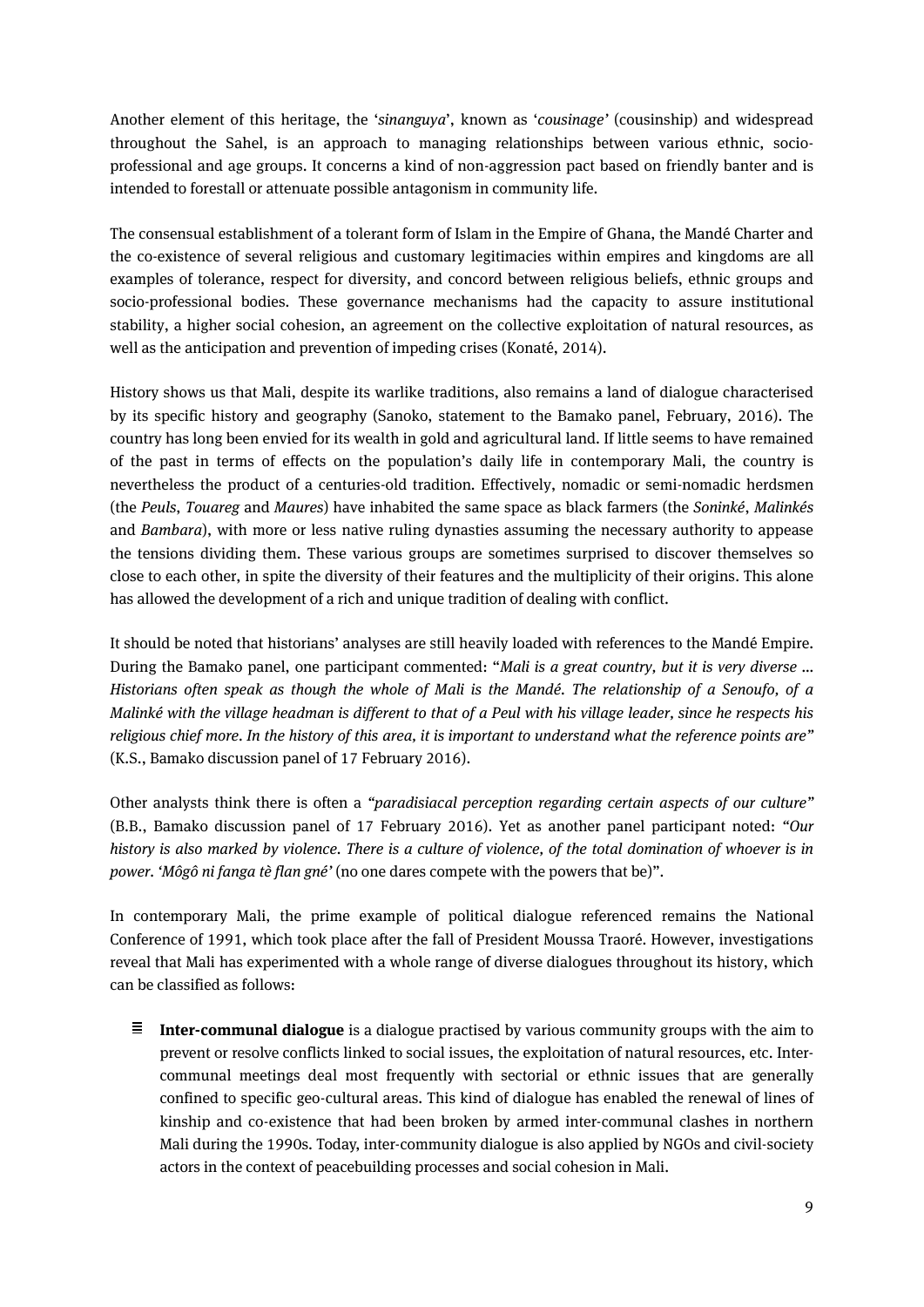- **Social dialogue** refers to cultural forms of mediation and reconciliation used to regulate social relationships. One usually refers to social dialogue as the body of intervention by chiefdoms – men of castes (social mediators) mandated to promote the resolution of a dispute between two different communities or within a given community.
- **Political dialogue** is organised and facilitated by those in power with the aim to find solutions to a problem of a political or institutional order. For example, in 2001, the Malian government introduced a new institutional mechanism for territorial administration in order to reduce tensions born out of the 1997 electoral crisis that had led a third of the political parties to place themselves outside the institutions by refusing to recognise the results of the parliamentary and presidential elections.
- **E Communal dialogue** widespread after the 2012 crisis, it refers to discussion forums set up to reinforce social cohesion within the framework of local governance. Such forums also aimed to bolster the legitimacy of local state representatives that had been tarnished in the crisis by placing them at the heart of the process, and facilitated the co-existence of different local legitimacies.
- **Inter-religious dialogue** is organised by religious leaders in order to devise joint actions or to come to a common opinion on issues of national concern.
- **Constitutional dialogue** refers to the consigning of elementary constitutional jurisdiction as the basis of citizens' involvement in the consolidation of democracy (Wing, 2013, 59).
- **Regional dialogue** is part of the regional, often sectorial, consultations that take place within Mali's regional administrations.
- **National Dialogue** comprises meetings with a national dimension, such as the National Forum (*États Généraux*) on decentralisation in 2013. In this paper, the term mainly refers to the Malian National Conference of 1991.

While Mali has seen numerous experiments in dialogue, the current socio-political and institutional situation prompts us to interrogate the link between the experiences of the past and the present context. In point of fact, the current crisis in Mali has been exacerbated by the fragility of the politico-institutional system and bad governance. The mismanagement of local governance has amplified the conflicts surrounding natural resources and provoked inter- and intra-community tensions. Generalised violence and serious violations of human rights have traumatised the population, thus affecting daily community and inter-ethnic interactions (BAD, 2015). However, various attempts to bring Malians together around the same table have failed to find a way out of this impasse. Without a doubt, the involvement of the Economic Community of West African States (ECOWAS) and the Ouagadougou (2013) and Algiers (2015) peace processes have helped bring about constitutional normalisation and the signing of a Peace and Reconciliation Agreement, but recent conflicts have seriously affected people's trust in dialogue processes.

One of the main challenges in the current Malian context is evidently the establishment of a dialogue not only at the national level, but also at an inter-community level. The existence of dialogue remains obligatory for the construction of democratic societies, notably in those emerging from crises that need to reconcile and remobilise communities and to build a new societal model. In literature on dialogue, a number of authors are rediscovering socio-historic approaches to conflict management. For instance, Ndiaye Aïdara et al. (2015, 4) mention that one cannot grasp mechanisms for the management and settlement of conflicts without thorough knowledge of the environment, territory and customs of the given populations.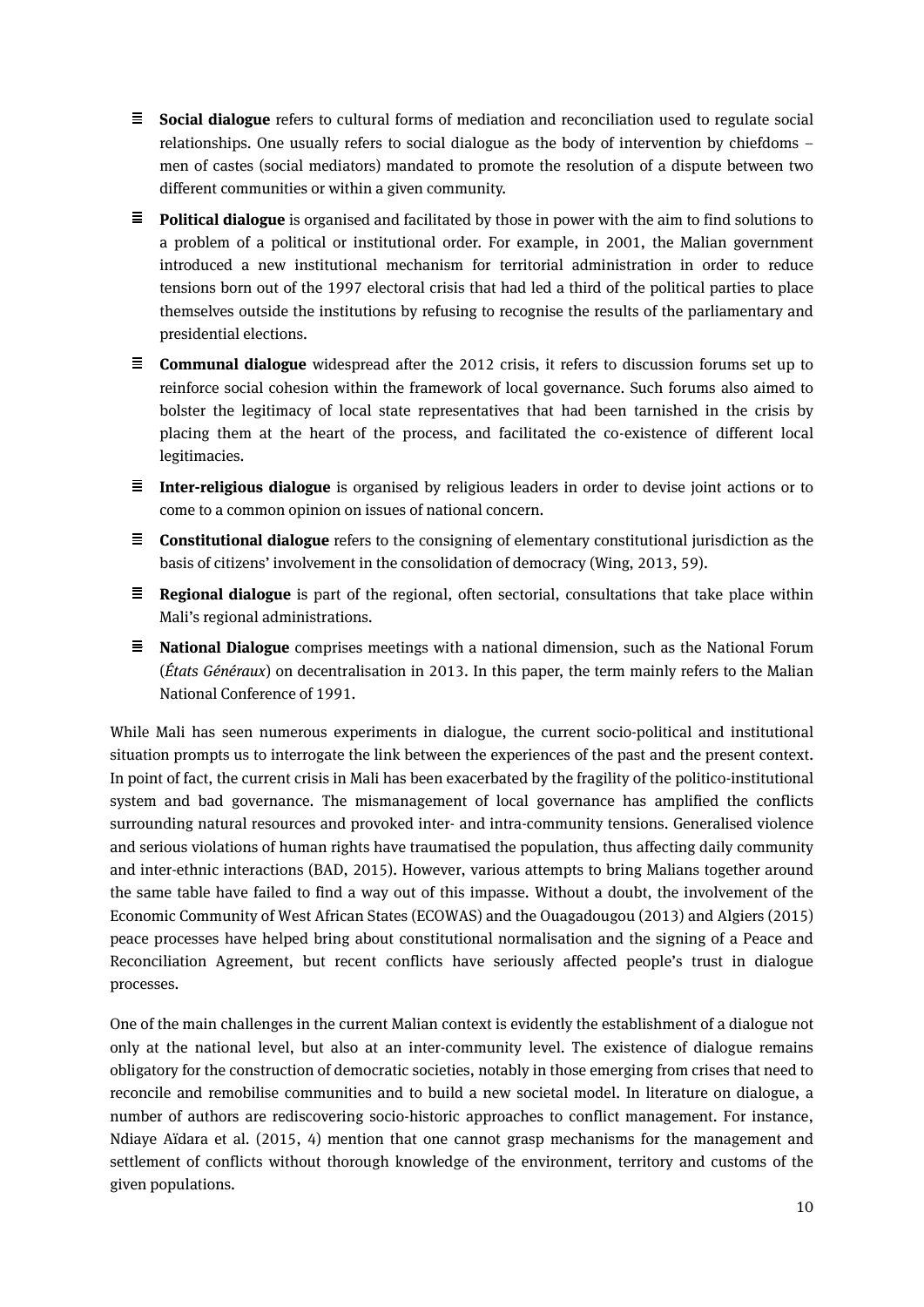Given the aforementioned context, dialogue plays a crucial role in the current process of reconciliation. Taking up the words of Sandrine Lefranc (2007, 9), this might be described as a question of "*social engineering that must allow conflicting groups to overcome their mutually stigmatising representations by becoming more and more interwoven*"*.* "Innovative" approaches with regard to the prevention and management of conflict in the context of dialogue and reconciliation processes can nevertheless raise questions of sustained pacification and reconstruction – what John Crowley (2000, 4) defined as "*any politico-institutional process establishing or re-establishing peace within a community that has been torn apart (eventually, of course, by redefining its borders, if not by suppressing it as a community).*"

# <span id="page-10-0"></span>3 The National Conference of 1991: Context, issues and implementation

Researchers have sought to analyse past national conference processes in Africa by drawing a sort of balance sheet of their achievements. One example is the analysis by Simplice Feikoumo:

"*Beyond the heated debates, the remorse, the tears, the political squabbles and value judgements, National Conferences have had the crucial benefit of effecting a clear political choice in favour of pluralist democracy, multiparty politics, regular, free and open elections, the exercise of tradeunion rights, respect for human rights as well as the guarantee of fundamental freedoms as a model for the social organisation and governance of a country. They also represent an opportunity to de-legitimise any seizures of power by force under any guise, and to (…) establish both the rule of law and the resolution of political conflicts exclusively through dialogue and non-violence as sacred norms of the Republic. The African countries appear reborn, confident and relatively united. The advantage of these conferences is therefore the achievement of socio-political change without resorting to violence, which often leads to chaos.*" (2012, 58)

## <span id="page-10-1"></span>3.1 **The National Conference of Mali: A contextual construction of National Dialogue**

The National Conference held in Mali in 1991 should be analysed within the institutional environment of the time, characterised by certain key events. Indeed, the fall of the first Malian Republic after a coup d'état on 19 November 1968 was followed by a decade of military rule (1968-1978). In 1974, a constitution was established by referendum that legalised the single-party rule of the Malian People's Democratic Union (UDPM) under a military-civilian regime led by President Moussa Traoré. The Second Republic, established by the 1974 constitution, was in turn overturned by a popular uprising of the democratic movement in March 1991.

In the years 1990-1991, the situation was marked by rebel movements in the north of the country, and the mobilisation of political, trade-union or professional organisations against the one-party system in place. In the same vein, it must be understood that the democratisation process on the continent initiated by the Franco-African La Baule Summit (1990), the social crises linked to the implementation of the Structural Adjustment Programme, the destruction of the country's economic and social foundations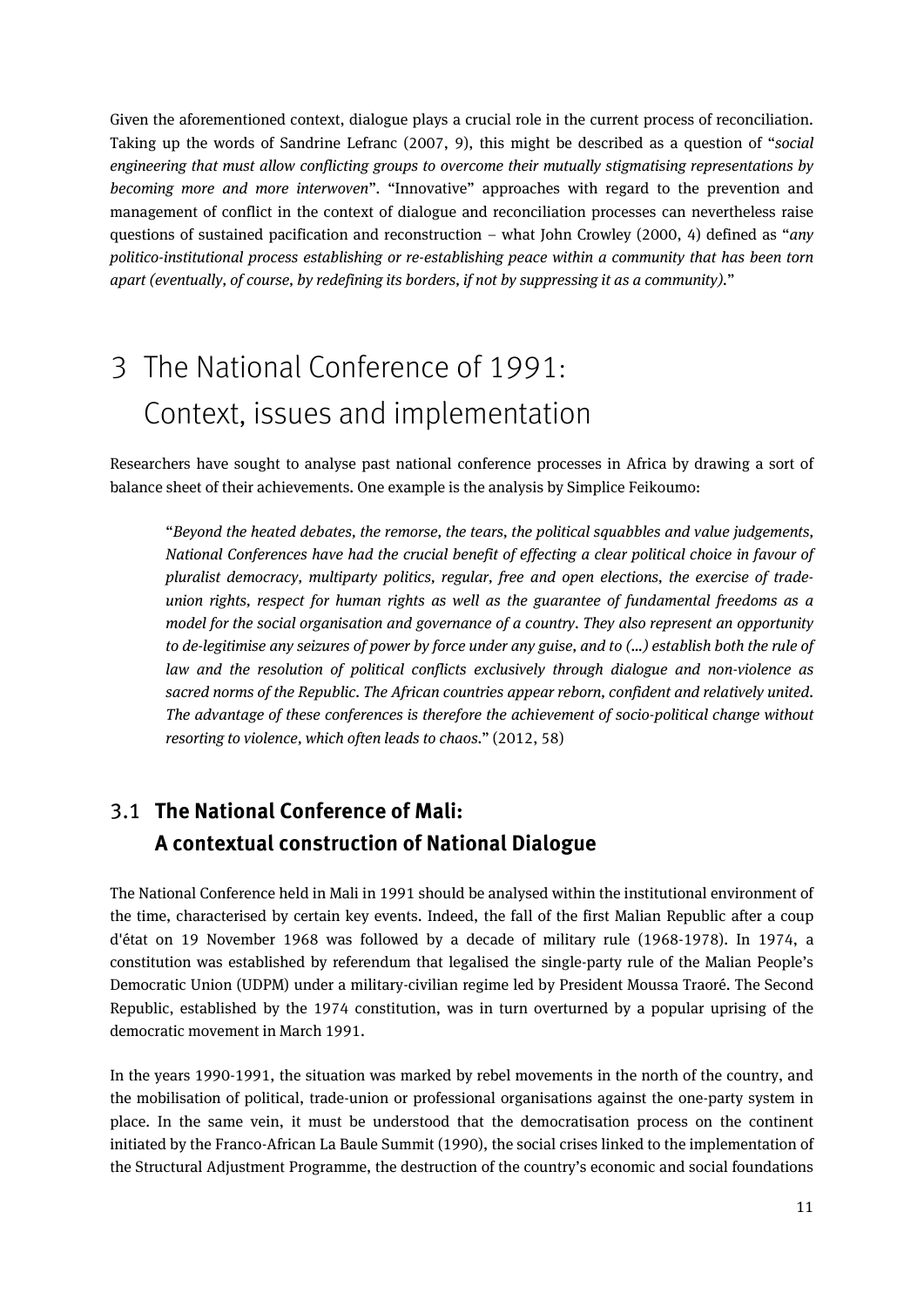under cover of the liberalisation of public life in Mali, a disastrous famine, as well as governance challenges combined with popular frustration with ever-increasing social inequalities and human rights violations, were a veritable breeding ground for revolution.

In opposition to the UDPM, illicit political parties made a stand against the politico-military bureaucracy in order to demand democratisation and a multiparty system in Mali, along with civil-society actors who formed a Committee for the Coordination of Democratic Associations and Organisations, bringing together the trades unions, including the National Workers' Union of Mali (UNTM), the Association of Malian Students (AEEM), and professional bodies. The press – including *Les Échos*, *la Roue*, *Cauris* and *Aurore* – became involved, reporting purposefully.

From January 1991 onwards, the situation worsened with the outbreak of violence, government crackdowns, deaths and considerable material damage. The coordination committee, installed in the Labour Exchange, courageously forced the Moussa Traoré regime into dialogue – albeit without a successful outcome. Street violence continued, reaching a peak on Friday 22 March 1991 (Black Friday), with the destruction of factories, banks, the Tax Office and the Treasury, lootings and the opening of Bamako prison and freeing of prisoners. In face of such chaos and violence, a section of the army broke away from the regime and re-grouped in the National Council for Reconciliation, taking power on the night of 25-26 March 1991. The Coordination Committee and the National Council for Reconciliation met and founded the Transitional Committee for the Salvation of the People (TCSP), made up of 10 military and 15 civilians, and put in place a transitional government presided over by a Prime Minister.

Following the overthrow of the Second Republic, the CTSP and the transitional government found themselves confronted with three challenges:

- $\equiv$  Preservation of national unity in the face of latent or open attacks and rebellions,
- $\Xi$  Sorely needed reconciliation between Malians profoundly affected by the ravages of more than 23 years of dictatorship and plundering of public assets,
- $\equiv$  Need for stability in the institutional and security areas, in view of restoring the economy that had been poisoned by the regime's nepotism, corruption and mismanagement.

To lay the foundation for a new multiparty democracy, a changeover was organised with the participation of all socio-economic and political stakeholders. Indeed, the pro-democracy groups represented in the Coordination Committee were able to stimulate a real momentum for change to which an entire population could adhere. This was a period dedicated exclusively to setting the state back on its feet and laying the foundations for the Third Republic, which aspired to be a multiparty, democratic society based on respect for human rights. The end of the post-revolution crisis also coincided with a series of negotiations with the *Tuareg* armed insurgency in Northern Mali (1990-1991) which started with the Tamanrasset agreement signed by the UDPM regime before the events of March 1991 and concluded on 11 April 1992 with the signing of the National Pact. This major step made by the transitional government would allow the new Republic to pacify the country.

The first acts performed by the Transitional Committee were the drafting of the Basic Act enunciating the plan for a new constitution for the period of transition, and the establishment of a transitional government. The government, headed by Soumana Sako, consisted of 21 members, five of whom were from the military. Another major step taken during the transition was the organisation of a National Conference held from 29 July to 12 August 1991.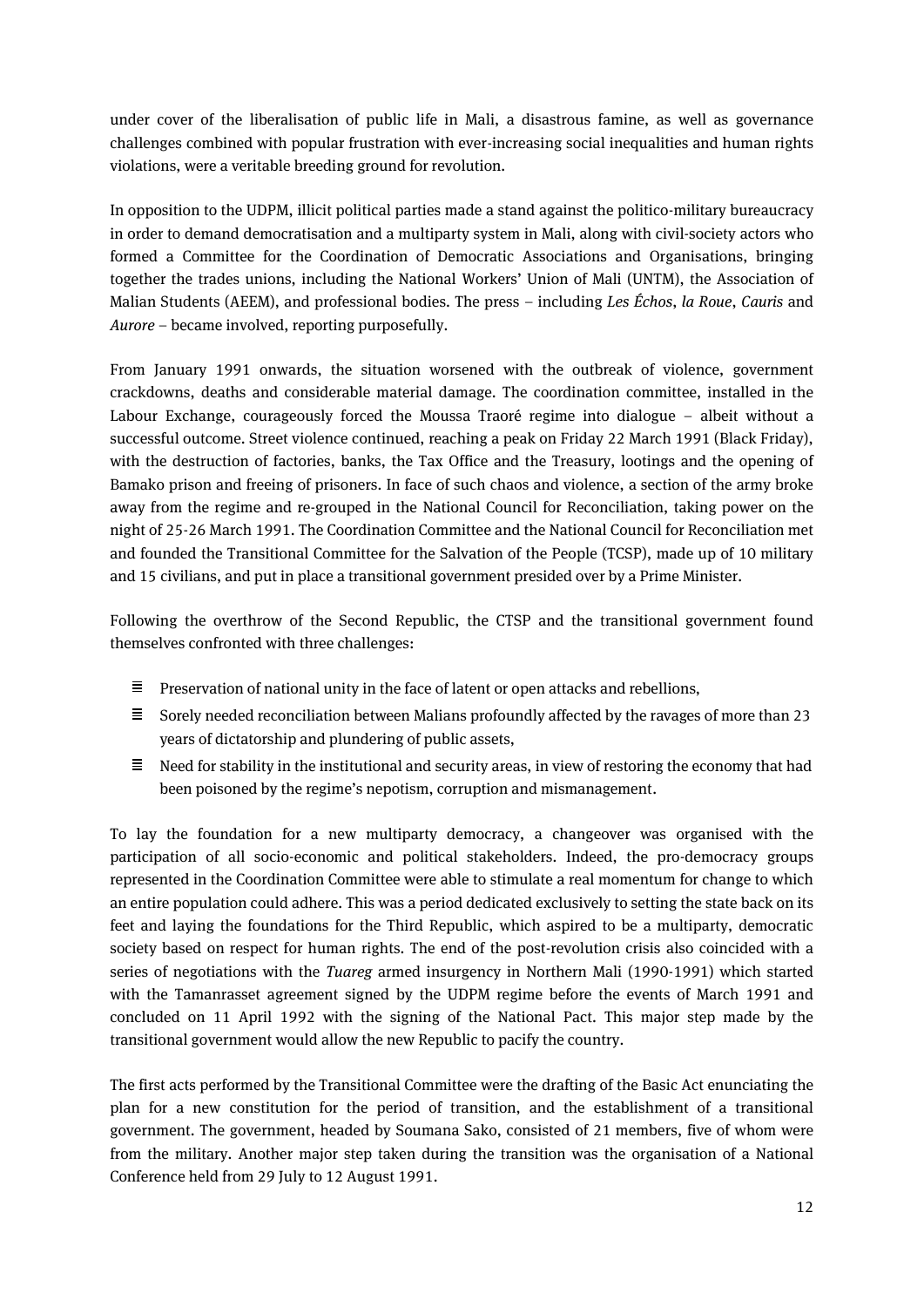Whereas the organisation of a National Conference was originally conceived by the democratic opposition as a mode of transition after the overthrow of the UDPM regime, its focus shifted under the Transitional Committee. The priority was no longer to challenge the regime in power, but rather to lay the groundwork for a new republic with the former leaders of the democratic opposition at the helm of state power (CERDES, 1998, 45).

In his speech on the state of the nation in 1991, Prime Minister Soumana Sako noted that "*the National Conference represents in the first instance a sign of respect for the will of the martyrs who fell on the field of honour in the course of heroic struggles led by our people in the cause of freedom and democracy. The National Conference is also the hope of all Malians, particularly those who, as a consequence of the former regime's injustices, have lived through periods of anguish and misery and have lost all confidence in the future.*"

The National Conference was conceived as a sovereign assembly representing the nation and convened by the CTSP in accordance with Basic Act No.1 of 31 March 1991, with the aim to assess the state of the nation, draw up a constitution, and adopt an electoral code along with a charter of political parties. In accordance with Article 29 of the same Basic Act No.1, decisions made at the National Conference were to be binding. The specificity of the Malian National Conference lies in the fact that it facilitated the radical restructuring of state institutions, the creation of a new republic and, above all, the resolution of an identity-based conflict, as the country was confronted with an armed rebellion in the north led by a significant minority of the *Tuareg* population. Indeed, in Mali, the broad objective of the National Conference was to lay the foundations for new Malian institutions by the assessment and adoption of a constitution that was put to the people by referendum on 25 February 1992.

#### <span id="page-12-0"></span>3.2 **Participants to the National Conference**

The majority of speakers interviewed for this study expressed the view that the Malian National Conference, held from 29 July to 12 August 1991 in Bamako and following several months of preparation, represented the most open – or most democratic – national forum for dialogue in the history of Mali since its independence, due to the number and nature of its participants as well as their role and legitimacy. One should first highlight the participatory approach employed for the organisation of the National Conference. By including all categories of actors representing Malian society, the aim was to arrive at a collective discussion with freedom of expression on all major issues of national concern.

"*The National Conference of 1991 [was] brought about without any doubt by the popular uprising, aimed to change the country's image by making a fresh start. In fact, faced with the ruling regime's opposition to the political and democratic opening up of the administration of power, conflict could not be prevented. The main issue was thus to discuss what form this socio-political change should take. For this to happen, the leaders of the coup, the Transitional Committee for the Salvation of the People, could not decide the country's future in a restricted format. It was necessary to encourage the opening of dialogue, to call upon the representatives of the various social strata, that is to say all socio-professional categories, to have their say on the country's future. At the time, enthusiasm and commitment were such that there was no difficulty in making the various social sectors in the country embrace the conference. Everyone already felt concerned by the prevalent situation at that time. For this purpose, a participatory approach to the National Conference's organisation was brought to the fore.*" (Malian politician, former minister and former member of the democratic movement, 11 February 2016, Bamako)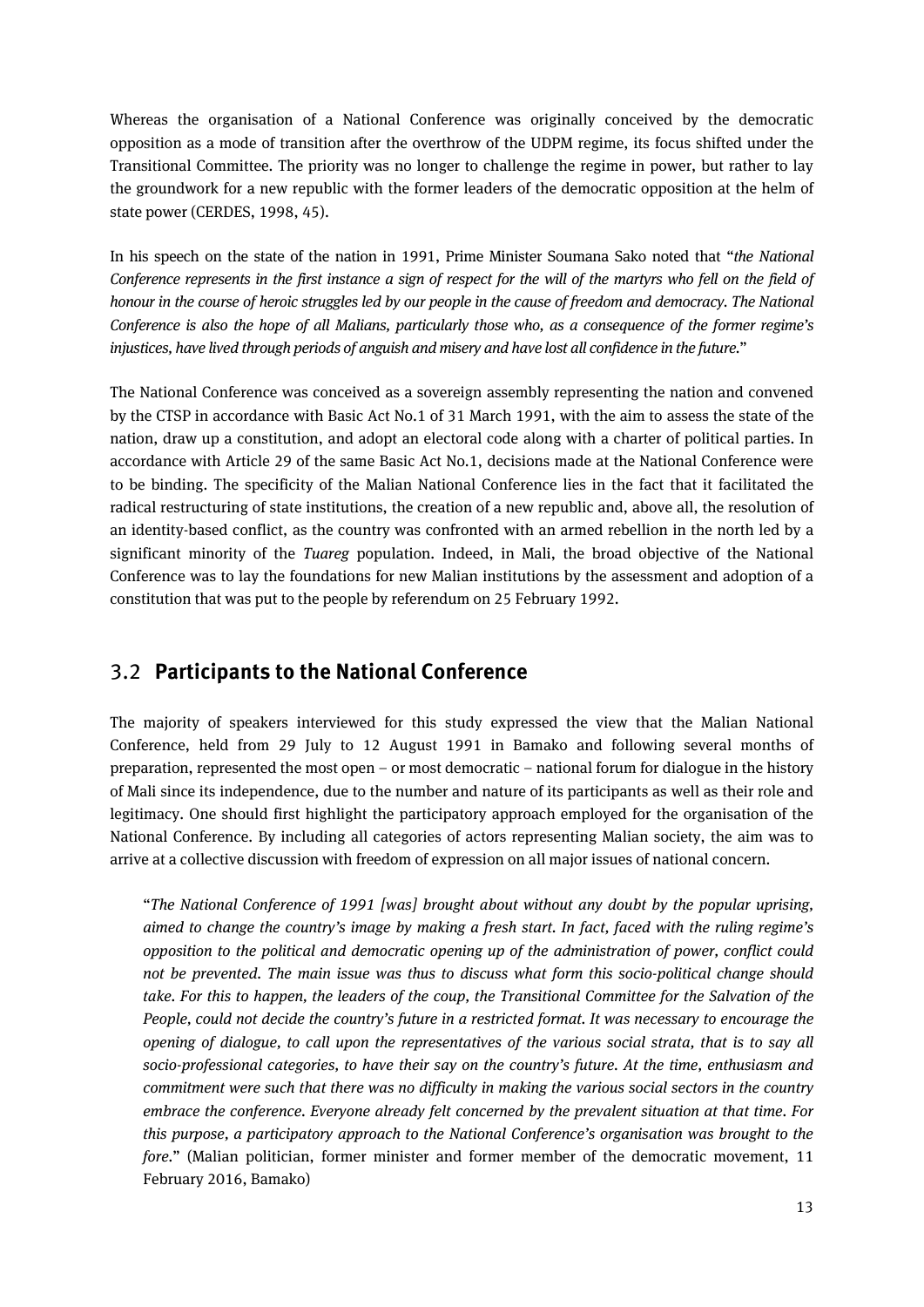It emerges from the collected interviews that the National Conference effectively brought together all perspectives within the Malian nation, with the exception of representatives of the deposed power. The professions best represented were education (261), administration (224), fishermen (165), the judiciary (99), business (89) and healthcare (60), along with the primary sector, peasants and farmers.

The organisation of the National Conference was carried out under the authority of the CTSP. Under Decree No. 91-19 / PM-RN dated 28 April 1991, a commission for preliminary consultations was created, chaired by Amadou Mody Diall, minister delegate to the prime minister. This commission was made up of six ministers, representatives of the unions, companies, farming, the religious sector, women, young people and *Tuareg* organisations, as well as eleven individuals, mainly senior civil servants. Its mandate was to advise the prime minister on all measures relating to the selection of participants for, and organisation and management of the conference's work.

Louis Massicotte (2009, 11) carried out a thorough analysis of the nature of participation at the National Conference. He comments: "*One week before the opening of the Conference, the CTSP decided about the participation criteria. Participants had to be Malians aged at least 18, fully enjoying their civic rights, never having been condemned for a serious offence, and not having stood prominently against the democratic process.*" It should indeed be noted that all political groups and movements represented in the Conference were in favour of the democratic process. For one former participant, "*the National Conference was of a revolutionary nature. [It] was all-inclusive because everyone had been invited from all walks of life so that their points of view could be heard. Religious leaders, opinion makers, unions, political parties, peasants and farmers were thus all at the meeting*" (former minister and former member of the 1991 National Conference, 11 February 2016, Bamako).

| <b>Participant Profiles</b>                     | <b>Number</b> |
|-------------------------------------------------|---------------|
| <b>CTSP and Cabinet</b>                         | 28            |
| Members of government                           | 21            |
| Ambassadors, governors                          | 8             |
| Armed forces and security                       | 15            |
| Invited eminent Malians living abroad           | 20            |
| Professionals                                   | 42            |
| Preparatory committee experts                   | 63            |
| Malians living abroad                           | 77            |
| Delegates from regional coordination committees | 118           |
| Delegates from political circles                | 135           |
| Delegates from communes                         | 19            |
| Delegates from cooperatives                     | 11            |
| Delegates from political parties                | 125           |
| Delegates from associations                     | 467           |
| Interpreters                                    | 10            |
| Press                                           | 126           |
| Organisation committee                          | 132           |
| Total                                           | 1,518         |

#### **Table 1: National Conference Participants**

Source: Actes de la Conférence Nationale du Mali, 20 August 1991, 208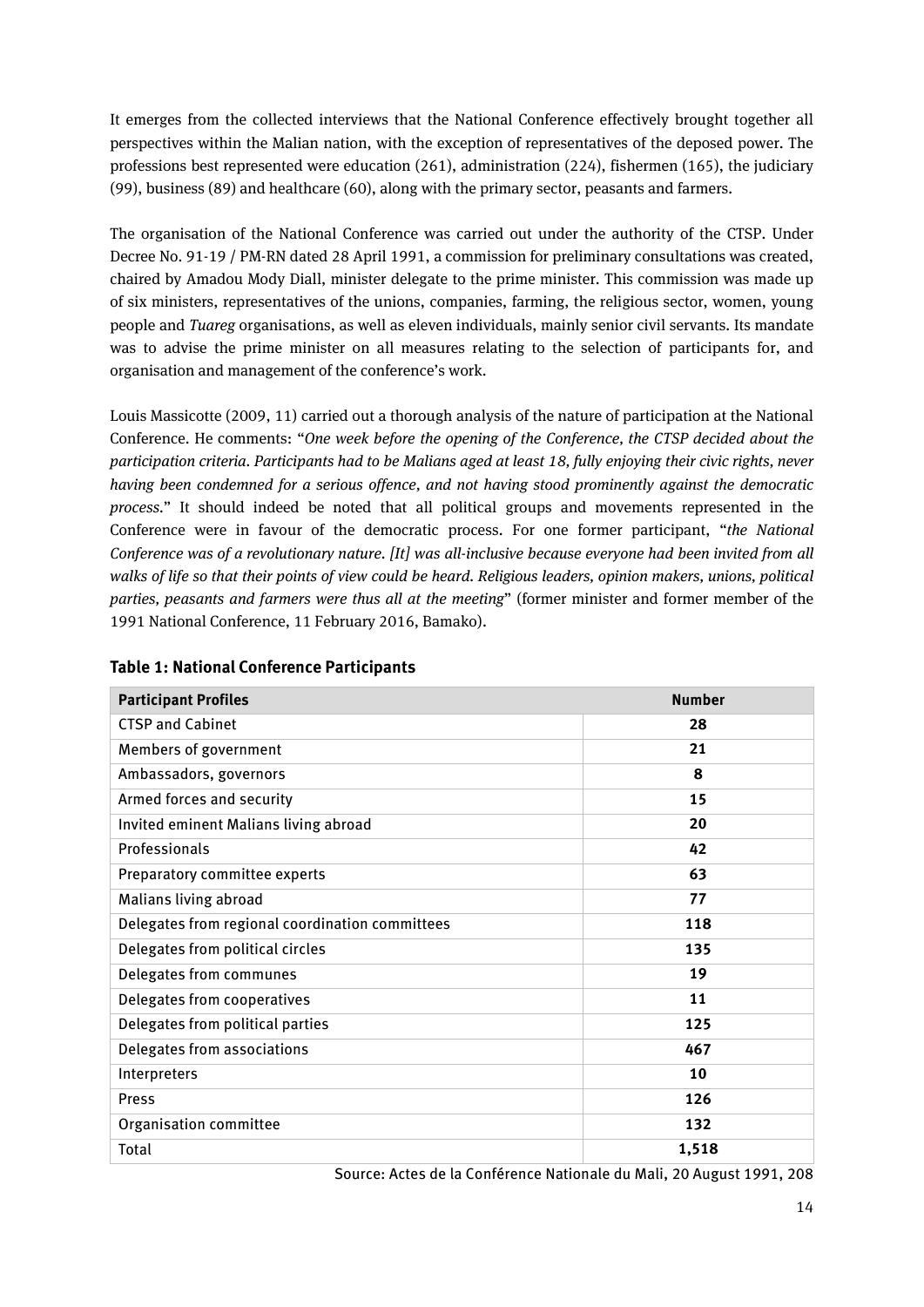The delegates who participated in the National Conference were representative of a diversity of political, institutional and socio-professional spheres. For example, the organisers extended an invitation to associations representing the Malian diaspora as well as to several eminent Malians living outside the country, including academics. The record-writers of the Acts of the National Conference did not specify the levels of representativeness of the various participants, but rather focused on the historic nature of the event as such. It is noted in this regard: "*For the first time since Mali gained national sovereignty in 1960, its sons found themselves to be in a political forum of an exceptionally wide scope, under a banner other than that of a single party. In this respect, the conference provided a schooling in democracy for the 1,800 participants, who learned to listen with patience, politeness and tolerance to all those who possessed different sensitivities to their own*" (Actes de la Conférence Nationale du Mali, 20 August 1991, 8).

Moreover, a Mandate Verification Committee was set up within the framework of the National Conference and chaired by Doctor Mamadou Sarr, while Halidou Touré was appointed as rapporteur. This committee comprised a total of 55 members and was mandated to verify the official list of participants, as well as the individual records filled out by delegates. The Mandate Verification Committee's report shows that among the registered participants, 1,034 were men as opposed to 52 women. Such a disparity is revelatory of the low priority given to gender in the holding of the National Conference. Although the National Conference officially registered 1,518 participants, more than 1,800 name-tags had been distributed by the end of the meeting.

| No. | <b>Age Groups</b> | <b>Number</b> |
|-----|-------------------|---------------|
| 1.  | Under 20 yrs.     | 4             |
| 2.  | $20 - 30$ yrs.    | 122           |
| 3.  | $31 - 40$ yrs.    | 338           |
| 4.  | $41 - 50$ yrs.    | 319           |
| 5.  | $51 - 60$ yrs.    | 162           |
| 6.  | $61 - 70$ yrs.    | 78            |
| 7.  | Over 70 yrs.      | 7             |
| 8.  | Unspecified       | 56            |

#### **Table 2: Participants by Age Group**

Source: Actes de la Conférence Nationale du Mali, 20 August 1991, 39

According to the above table, the most represented age groups were the 31-40 year-olds and the 41-50 year-olds, while the average age of all participants was 48. It is also of note that civil society in Mali was called upon to play a key role within the National Conference by virtue of its active participation in the 1991 revolution. As Céline Thiriot remarks:

"*Mali's case, a transition qualified as being exemplary in its day by analysts, contains some interesting points for our consideration with regard to the role of civil society during the democratic transition and consolidation. In Mali, civil society has come to exercise a great deal of pressure on the leadership, going so far as to oust it from power. Above all, it has been very broadly involved, in its various components, in the management of the transition. This experience has not been neutral and went on to influence the ways in which civil society took part in the post-transition regime during the peace consolidation process*" (2002, 278).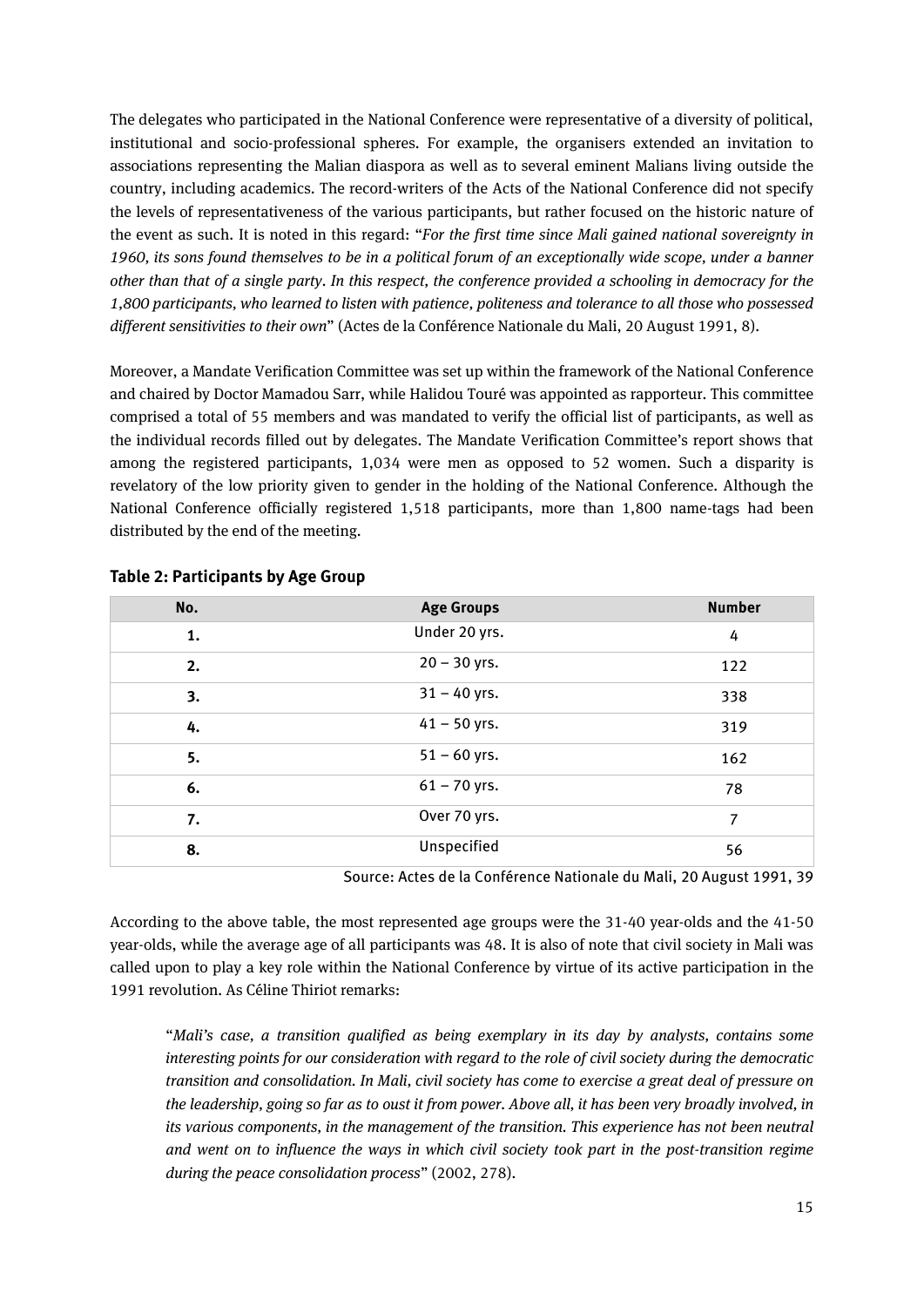Finally, the National Conference's inclusive nature was bolstered by the great freedom of expression enjoyed by its participants, thanks to the absence of censorship or self-censorship. In accordance with Article 5 of the rules of procedure: "*The participants in the National Conference cannot be harassed or subject to legal proceedings during and pursuant to the National Conference for opinions they may have voiced*." On the other hand, representatives of the various sensitivities acted as true spokespersons because it was possible for their mandators to verify what they had brought as a message, the debates being broadcast on the radio.

#### <span id="page-15-0"></span>3.3 **Implementation of the National Conference**

The implementation of the National Conference was governed by internal regulations developed under the authority of the CTSP and adopted by all delegates in a plenary on the second day of the National Conference. To this effect, the participants were invited to comply with these regulations to ensure the proper running of the meeting. The articles below give us some more details.

**Article 1:** The National Conference is a sovereign assembly convened, in accordance with the Basic Act of 31 March 1991, by the Transitional Committee for the Salvation of the People (CTSP) with a view to discussing the state of the nation, elaborating a draft Constitution and adopting an Electoral Code and Charter of Political Parties.

**Article 19:** Before the start of the proceedings, the interim bureau must verify mandates by delegation, by name or through an attendance monitoring system. The voluntary withdrawal of a delegation from the National Conference can in no way be allowed to interfere with the smooth execution of this work.

**Article 27:** The decisions of the National Conference are made by a simple majority of participants in attendance.

**Article 34:** The internal regulations of the National Conference come into force as soon as they are adopted. Any situation unforeseen by the present Internal Regulations will be resolved by the conference.

Source: Actes de la Conférence Nationale du Mali, 20 August 1991, 31

In his opening address to the National Conference on 29 July 1991, Lieutenant-Colonel Amadou Toumani Touré, who was then head of the CTSP and also chairman of the National Conference, stated: "*the choice for us is very clear: We have to make this National Conference a place of dialogue and collaboration in order to reinforce reconciliation and national unity as well as social harmony and security, so that democracy might triumph and be further strengthened*" (Actes de la Conférence Nationale du Mali, Bamako, 20 August 1991).

The constituting bodies of the National Conference were: the Plenary Assembly, the Presidium, the committees and the secretariat.

#### **The Plenary Assembly**:

It was composed of all participants attending the National Conference, who had the right to voice an opinion on the subjects under discussion.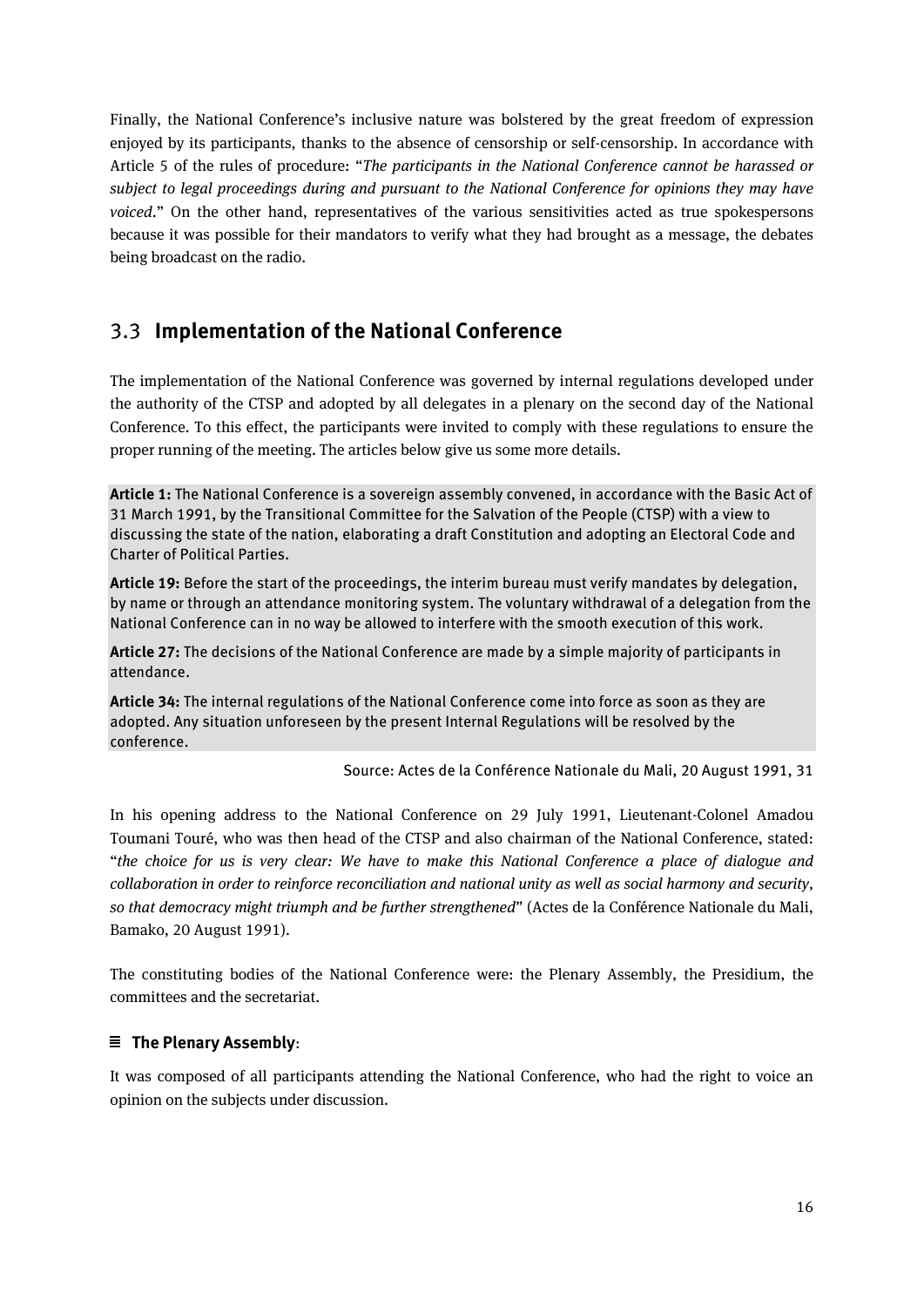#### **The Presidium**:

According to Article 6 of the Internal Regulations, "*[t]he Presidium steers the work of the National Conference.*" To this effect, the Presidium was in charge of overseeing the application of the Internal Regulations, maintaining order and discipline, directing the discussions, announcing the opening and closing of sittings, and calling a vote on the questions under discussion. The Presidium also elected from among its members a Rapporteur-General, who acted as the spokesperson of the National Conference, and was in charge of drawing up a general report on the National Conference. The Presidium was chaired by Lieutenant-Colonel Amadou Toumani Touré, chairman of the CTSP. He was joined by nine vice-presidents. The vice-presidency of the National Conference was allocated to a woman, Ms. Ly Madani Tall.

| <b>Members</b>                 | <b>Names</b>               |
|--------------------------------|----------------------------|
| <b>President</b>               | Amadou Toumani Touré       |
| 1 <sup>st</sup> Vice-President | Ly Madani Tall             |
| 2 <sup>nd</sup> Vice-President | Victor Sy                  |
| 3rd Vice-President             | Monsignor Julien M. Sidibé |
| 4th Vice-President             | Sall Binta Ba              |
| 5th Vice-President             | <b>Younous Ag Youba</b>    |
| 6th Vice-President             | Noupouno Diarra            |
| 7th Vice-President             | <b>MBamou Diarra</b>       |
| 8 <sup>th</sup> Vice-President | Modibo Diakité             |
| 9th Vice-President             | Boïssé Traoré              |

Source: Actes de la Conférence Nationale du Mali, 20 August 1991, 204

An analysis of the origin of the ten members of the Presidium shows a broadly balanced representation of political, institutional and civil-society actors, closely aligned with the anti-government movement in support of the advent of democracy. Muslim and Catholic Christian religious bodies were represented, as well as political groups like the Alliance for Democracy in Mali (ADEMA) and the National Congress for Democratic Initiative (CNID), along with the judiciary. However, no member of the former regime was present within the Presidium or any other bodies set to steer the National Conference process.

#### **The working committees:**

Four **working committees** were set up by the National Conference: the Constitutional Committee, the Electoral Code Committee, the Charter of Political Parties Committee, and the State of the Nation Committee. Each committee was run by a bureau comprising a president, a vice-president, a rapporteur and a secretary. Their mandate was defined by the National Conference's Internal Regulations; however, the number of committee members was not pre-defined.

| <b>Constitutional Committee</b> |        |                                         |
|---------------------------------|--------|-----------------------------------------|
| <b>President</b>                |        | Cyr Mathieu Samaké                      |
| <b>Vice-President</b>           |        | Commandant Siaka Sangaré                |
| Rapporteur                      |        | Mamadou Cherif Haïdara                  |
| <b>Secretary</b>                |        | Sory Ibrahima Diarra                    |
|                                 | $\sim$ | $\sim$ $\sim$ $\sim$ $\sim$ $\sim$<br>. |

Source: Actes de la Conférence Nationale du Mali, 20 August 1991, 204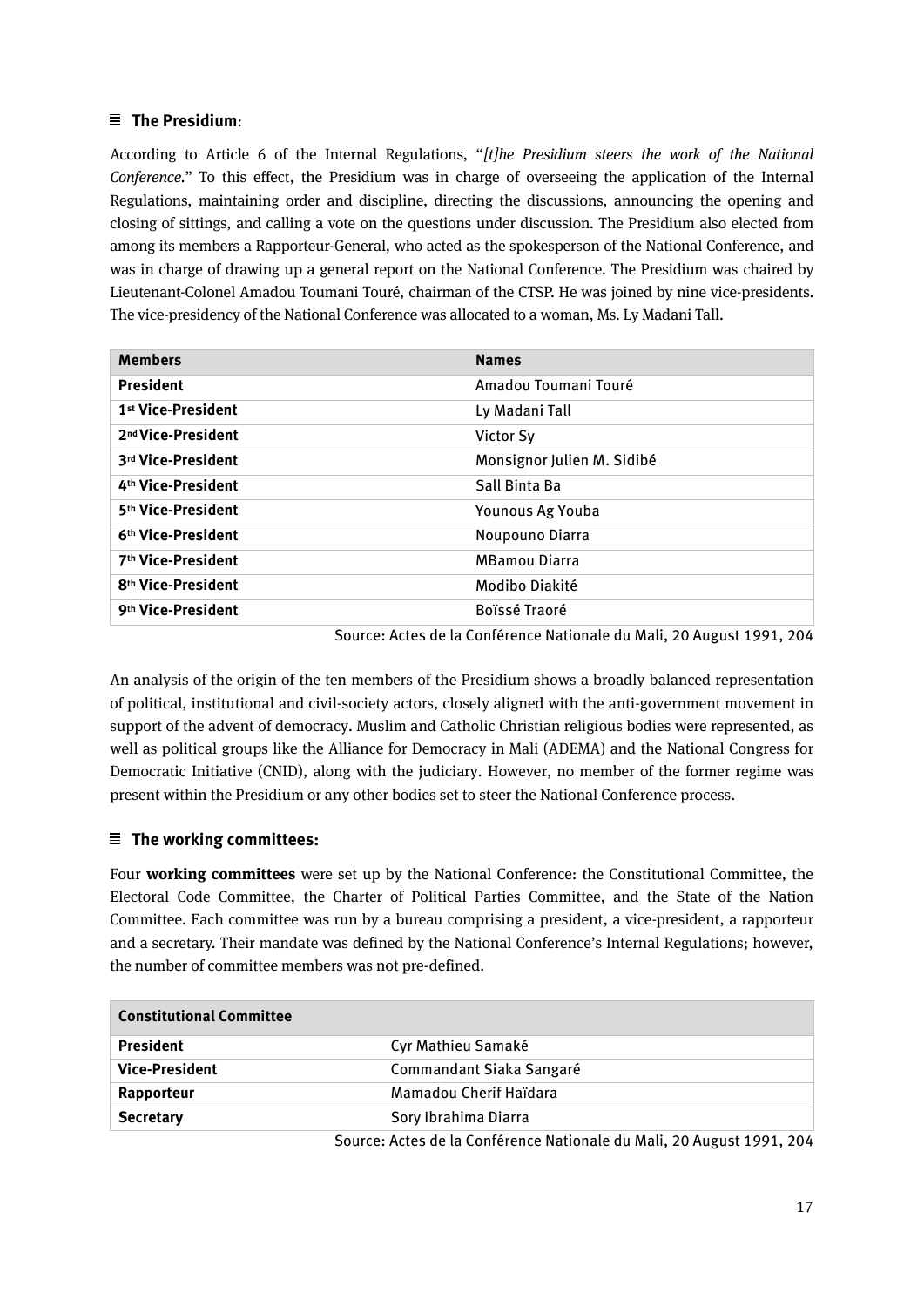| <b>Electoral Code Committee</b> |                                                                       |  |
|---------------------------------|-----------------------------------------------------------------------|--|
| <b>President</b>                | Aboubakar Gassam                                                      |  |
| <b>Vice-President</b>           | Amadou Cissé                                                          |  |
| Rapporteur                      | Pascal Baba Coulibaly                                                 |  |
| <b>Secretary</b>                | Abdrahamane Dicko                                                     |  |
|                                 | Source: Actes de la Conférence Nationale du Mali, 20 August 1991, 205 |  |

| <b>Charter of Political Parties Committee</b> |                                                                       |  |
|-----------------------------------------------|-----------------------------------------------------------------------|--|
| <b>President</b>                              | Younouss Hamèye Dicko                                                 |  |
| <b>Vice-President</b>                         | <b>Bintou Sanankoua</b>                                               |  |
| Rapporteur                                    | Mamadou Koutia Diawara                                                |  |
| <b>Secretary</b>                              | Ibrahima Ly                                                           |  |
|                                               | Source: Actes de la Conférence Nationale du Mali, 20 August 1991, 205 |  |

| <b>State of the Nation Committee</b> |                          |  |
|--------------------------------------|--------------------------|--|
| <b>President</b>                     | <b>Oumar Baba Diarra</b> |  |
| <b>Vice-President</b>                | Cherif Cissé             |  |
| Rapporteur                           | Cheick Samaké            |  |
| <b>Secretary</b>                     | Yaya Karambe             |  |
|                                      | .<br>.                   |  |

Source: Actes de la Conférence Nationale du Mali, 20 August 1991, 205

The composition of the various committees reveals a careful balance, or compromise, between the main political, social and military forces in power. Effectively, nearly all committee members came from the transitional authority dominated by the military personnel who had perpetrated the coup of 26 March 1991. The Malian legal expert Baba Berthé adds that "*the holding of the National Conference served to unite the nation's vital forces – military representatives, civil society, youth and women community groups, and even members of the armed insurrection*" (Baba Berthé, legal expert, former minister, 16 February 2016, Bamako).

With regards to the role of the armed insurrection in the National Conference, Modibo Keita (2012, 16) points out that Cheick Ag Bayes of the Popular Movement for the Liberation of Azawad (MPA) and Hamed Sidi Ahmed of the Arab Islamic Front of Azawad (FIAA) participated in both the CTSP and the National Conference as representatives of the insurrection. The author also notes that "*the National Conference of 1991 was the first time that the question of the insurrection was raised officially at the forefront of the national stage*" (Keita, 2002, 16).

In a context of post-crisis political and institutional fragility, the dissemination of information and awareness-raising at the national and local level on the legislative process represented a major challenge. Conference archives do not provide any explicit information on the communication strategy, but the interviews carried out reveal that both official and private channels of communication were used to sensitise the rest of the nation about the process. The use of the following channels is noted in this regard: national television and radio, the newspaper 'l'ESSOR' (official State daily), privately owned newspapers (*Echos*, *Nouvel Horizon*, *La Roue*, *l'Abeille*), and international press (*Radio France Internationale* from France, *l'Humanité* from France, *El Pais* from Spain, *Jeune Afrique* and *le Cafard Libéré* from Dakar).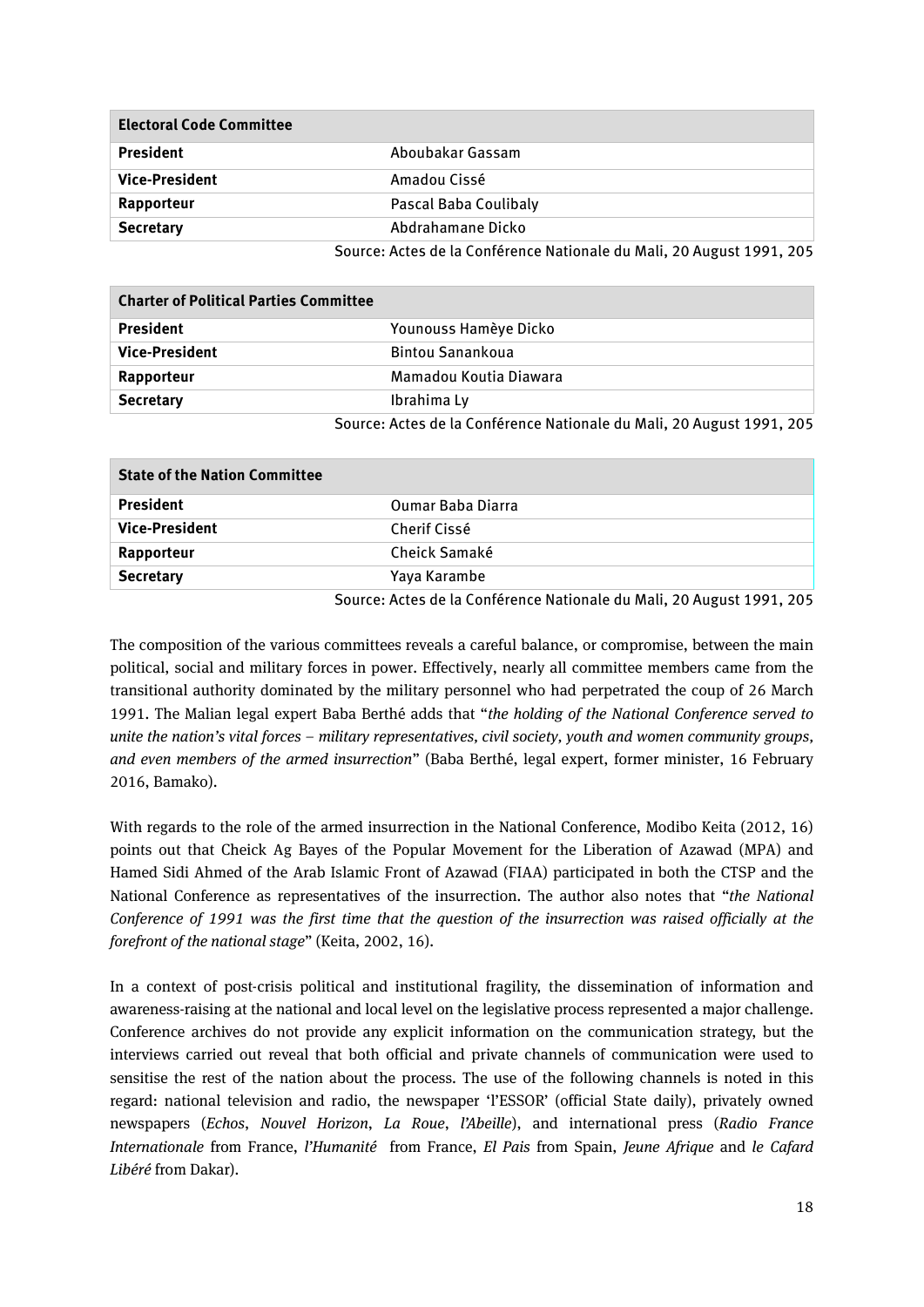As noted in a CERDES study (1998, 48), both in committee and plenary sessions the speakers demonstrated considerable insight and embodied the pluralistic and dynamic character of Malian society, which has never been one of consensus. Notwithstanding the challenges linked to 'the material organisation of the work', delegates were assiduous during the committee and plenary sittings. In spite of the sometimes heated nature of the debates, the Malian National Conference was able to proceed within the set timeline – two weeks. The quality of the reports drawn up and adopted is testimony to the speakers' spirit of maturity and responsibility.

With regards to the key themes addressed during the National Conference, the debates were marked by a strong desire for democratic opening, notably in terms of freedom of forming and running political parties, as well as a search for lasting solutions to the armed insurrection through a reform of decentralisation, and a desire to include women and young people in the post-crisis transition and the country's institutional architecture.

In the face of the socio-political and economic context of the period, the National Conference of 1991 tackled a variety of problems, including:

- $\equiv$ the structuration and establishment of a state based on the rule of law,
- $\equiv$  the establishment of a participatory and representative democracy,
- $\equiv$  the establishment of a full multiparty system,
- $\equiv$ the creation and establishment of sustainable institutions (until the 2012 coup),
- $\equiv$  the establishment of a decentralisation policy,
- $\equiv$  the introduction of local democracy, and
- $\equiv$  the need to establish forums for intercommunity dialogue.

#### <span id="page-18-0"></span>3.4 **Challenges obstructing the National Conference**

The 1991 National Conference did not only receive praise. One of those interviewed asserted:

"*The country was going through a multidimensional crisis and we had to get organised in order to stem it. These efforts were probably not made in vain, since we managed to produce key documents. But in what ways were these documents obtained? Did all the vital forces of our nation really take part in the various decision-making processes that involved them? The fact is that the participatory approach was not correctly implemented. The exercise was blatantly biased. We ended up exposing the National Conference as merely a forum for expressing the victors' opinions. That is to say, some did not agree with the decisions at all although they would have to adhere to them to allow their effective implementation. As a result, the National Conference did not have the interactive nature we had been led to believe.*" (Essayist, anthropologist, 4 February 2016, Bamako)

The stakeholders most prominently excluded from the proceedings of the National Conference were the former dignitaries of the single party. Holding the National Conference on the basis of a strong representation of the anti-government movements and political associations was frowned upon by some Malians, as the remark above testifies.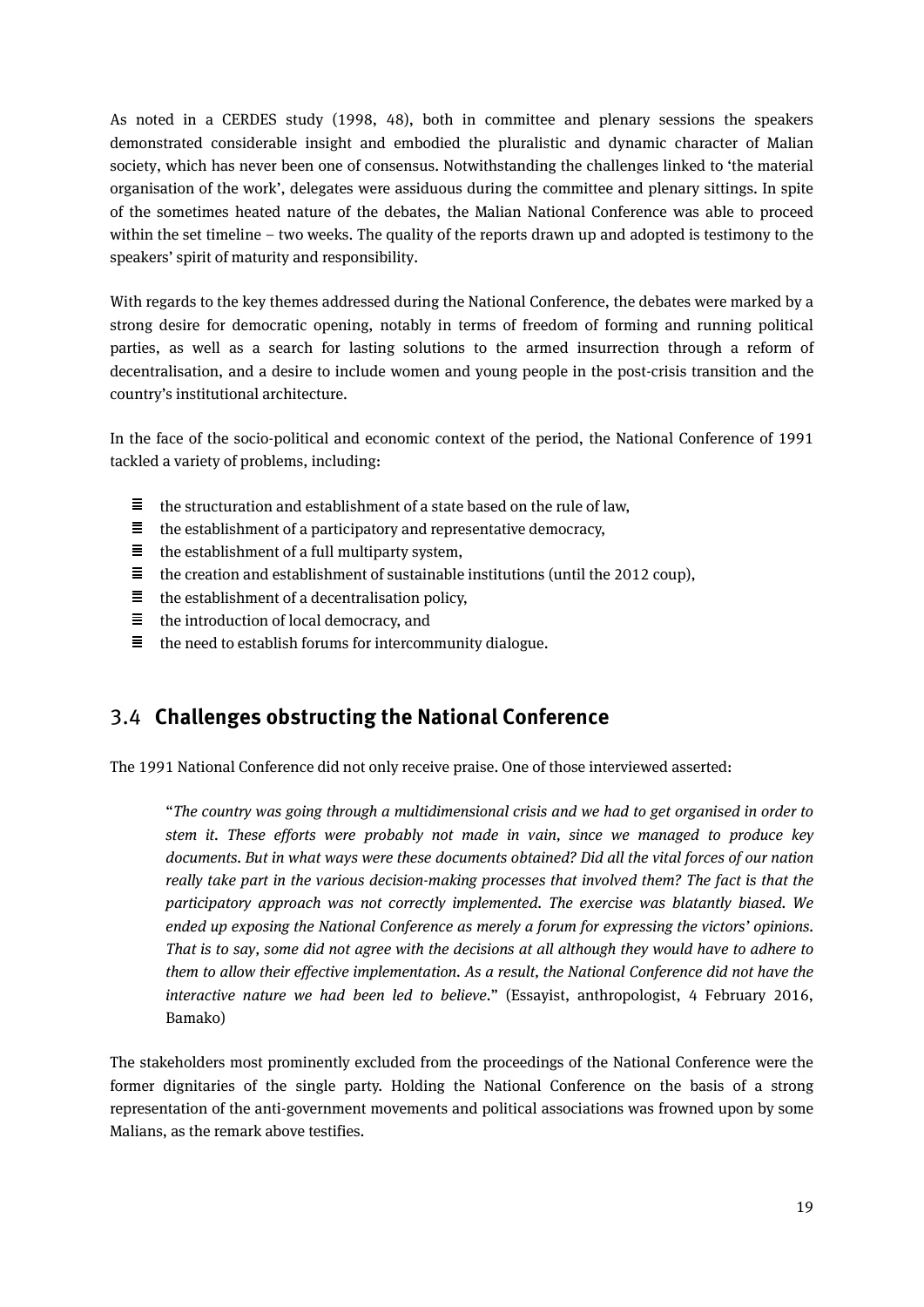It is worth noting that, unlike other National Conferences which had been presided over by religious leaders, the National Conference in Mali was led by Amadou Toumani Touré, then the president of the CTSP. This Malian particularity can be explained by the legitimacy accorded to Amadou Toumani Touré for having carried out the military coup d'etat against the regime of Moussa Traoré. Moreover, Amadou Toumani Touré had not declared presidential ambitions for the post-conference phase, which enabled him to rise above the political fray.

In his analysis, Ousmane Sow (2010, 1) affirms that "*in retrospect, the two weeks' duration of the National Conference seems insufficient. It was hastily and poorly prepared, and especially it obscured serious problems such as what should be done about the politicians who had led the country and its societal project to ruin. Certainly, 'reconciliation' was spoken of continually. But reconciliation cannot be achieved in a stopgap manner*". This observation was corroborated by some of our interlocutors, who also mentioned the highly compressed timeframe of the National Conference as a major obstacle to the meeting. While there seem to be contradictory assessments of the quality of the organisation, an analysis of the preparations for the National Conference finds many weak points, including:

- $\equiv$  the superficial treatment of certain issues during the National Conference, particularly political and institutional matters,
- $\equiv$  the short timeframe of the conference, which did not allow sufficient discussions on other crucial problems such as economic recovery and development, all the more so since these topics were well defined within the framework of the four working committees,
- 富士 the lack of time to make advance preparations for the National Conference.

In retrospect, former participants to the National Conference voiced a number of complaints and challenges that had affected its results.

"*The National Conference of Mali took place in a hasty manner; the pro-democracy movement did not have the time and the opportunity to prepare a coherent political project to effect the change awaited by the majority of Malians. The pro-democracy movement came together on March 22,*  1991. The UDPM regime fell on March 26, almost a week later. Four months later, the National *Conference began. The principal actors had neither the same political ideology nor the same ambitions for the country, nor the same personal, party, or tribal agenda. The proliferation of political parties, following the introduction of the full multi-party system, and the expansion of civil society were not sufficiently regulated. Lastly, the constitution adopted by the National Conference seemed rather a pale imitation of the Constitution of the Fifth French Republic and was thus not adapted to the needs of an emerging African democracy. This is why today we need institutional and other reforms to allow our country to recover and get on a path to progress in all areas*." (M. D., historian, researcher, former working committee member at the National Conference of 1991, February 2016, Bamako)

It also emerges from our interviews that the issues covered during the 1991 National Conference were of national concern, but were at times very far removed from the priorities of the actors at the grassroots level. Despite the wide range of subjects tackled at the conference, many actors still felt that some questions relating to their various priorities were not sufficiently taken into account:

"*The National Conference has indeed given Mali its constitution, charter of political parties and electoral code, but do you think these various acts have been able to improve the living conditions*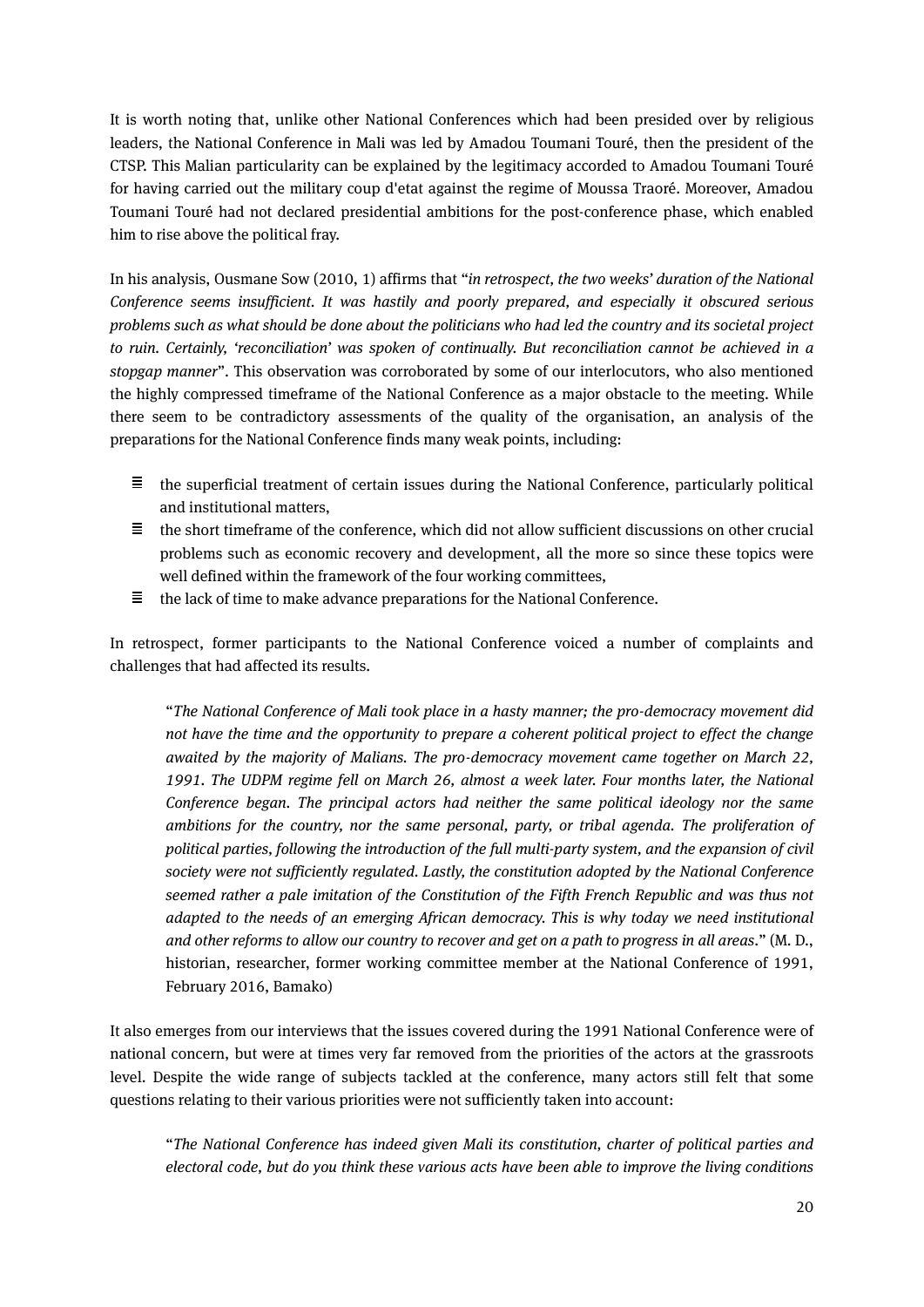*of our peasants? No! The National Conference allowed political parties to be created without any rigorous criteria, by people from all walks of life*." (Retired academic, 21 February 2016, Mopti)

According to many speakers, the regional consultations organised in 1994 in the wake of the conference also failed to address local actors' priorities.

"*At the time of the regional consultations (in Mopti), the organisers had brought in representatives of technical departments, village leaders, factions, district representatives and 'cercle'[3](#page-20-0) delegates in order to initiate a regional dialogue. During the consultation, the organisers gave readings from the legislative documents, the constitution and the electoral code, speaking of democracy, the multiparty system, etc. But the unfortunate matter about the meeting was that the topics discussed were of no interest to the peasants since these populations faced problems other than political ones. Thus, not being able to grasp the dialogue themes very well, those who had been invited (especially the peasants) could not participate fully in the discussions and as a result, their aspirations were not taken into account. The organisers were supposed to let the local population choose the topics for discussion and speak in their own vernacular. The government was there to support and advise them. That, however, did not happen. The abuses committed by civil servants for water and forestry and the police (when tax was being collected, for example) had been reported by the people, but the consultations were not able to provide a positive follow-up to their grievances. Therefore, from 1990 to the present day, nothing has changed in the village; on the contrary, other problems have been created, like conflicts of jurisdiction between municipalities and district administrators*." (Retired academic, 21 February 2016, Mopti)

All in all, the limitations of the National Conference of 1991 can be summarised as follows:

- $\equiv$  One of the major challenges was the determination of the time allotted to the event. Some analysts conclude that the two weeks proved too short to conduct an in-depth discussion. This justified deferring some specific or sectorial discussions to subsequent thematic national forums (*Etats-Généraux*) on rural affairs, land reform, etc.
- $\equiv$  Some characterise the process as top-down because it was initiated and directed in the capital Bamako. As a result, an important part of the Malian nation was represented by city-dwellers, and this is reflected in the conclusions, which are generally preoccupied with urban concerns.
- $\equiv$  The instruments issuing from the conference were rather imitative, since the laws it produced are too closely based on the French texts. A formal solution was found for a substantive problem because even the democratic model with which we equipped ourselves is a Western model.
- $\equiv$  The recommendations put forth by the National Conference lacked monitoring and evaluation mechanisms. The majority of our interlocutors feel that the National Conference should have created a monitoring and evaluation committee, which would have made it possible to avoid certain post-crisis deviations later on. Indeed, the government elected after the conference did not respect certain recommendations of the National Conference.

1

<span id="page-20-0"></span><sup>&</sup>lt;sup>3</sup> A *cercle* is the second-level administrative unit in Mali (below the region).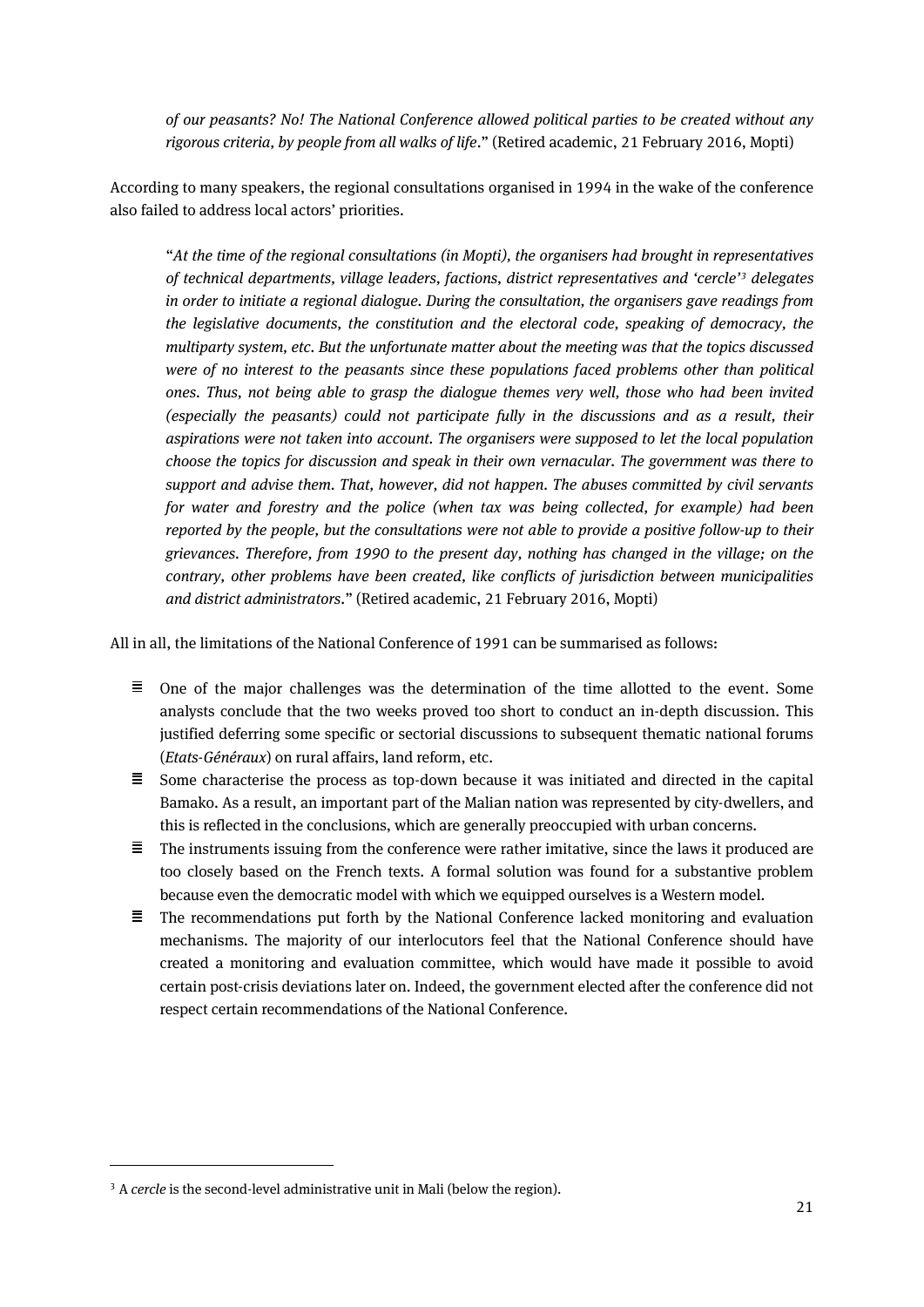#### <span id="page-21-0"></span>3.5 **Role of the National Conference in the 1991 transition in Mali**

The Malian transition initiated during the aftermath of the revolution of 26 March 1991 was conducted by the CTSP. The organisation of the National Conference was a major concern of the transitional authorities. It made it possible to discuss the state of the nation and large-scale plans for the future of the country (such as decentralisation, distribution of powers, basic law, electoral law, the charter of the political parties, national security). On this point, a representative of the leadership asserts: "*I think that the National Conference was well organised because it was inclusive. In terms of an assessment, I would say that it was a positive move in the direction of good governance, since corruption was fought against. But corruption persists nowadays in spite of the efforts made*" (district leadership coordinator, 23 February 2016, Mopti).

In the wake of the National Conference, the Malian Constitution was adopted by referendum on 25 February 1992. In the same year, the presidential elections were held which saw Alpha O. Konaré elected President of the Republic. The implementation of decentralisation reforms was another key outcome of the National Conference, which made it possible to modify the institutional architecture of Mali through the creation of 703 communes (basic territorial communities) and the election of more than 10,000 local officials.

Although it remains the subject of much criticism, sometimes with good grounds, the experiment of the National Conference of 1991 can inspire the present and the future in the search of genuine and lasting peace. In fact, some studies provide laudatory reviews of the national conferences of the 1990s. According to Bah (1999, 21), "*in spite of the different contexts in which they took place and the interference of extrinsic factors, the national conferences represented a special framework for deliberation and debate in order to found a new social and political contract that could preserve peace and support development. The impact on the society as a whole and on the formation of a civic consciousness is significant.*"

National conferences appear to present an occasion to break away from old ways of conducting state affairs, which is a necessary step in order to redefine the order of the state and the legitimacy of its laws.

## <span id="page-21-2"></span><span id="page-21-1"></span>4 National Dialogue today: Issues and perspectives

#### 4.1 **Dialogue experiences since the 2012 crisis in Mali**

The National Conference of 1991, taking into consideration the issues surrounding it and the challenges it faced, made it possible to achieve convincing results, such as the adoption of a constitution on 25 February 1992. The priority at the time was to get out of the crisis quickly by promoting the so-called traditional Malian values of dialogue.

During 2012, Mali was confronted with a new socio-political and security crisis. This crisis appeared in the form of renewed armed rebellion by a separatist group, the National Movement for the Liberation of Azawad (MNLA), in the north of the country, and in the occupation of two thirds of the territory by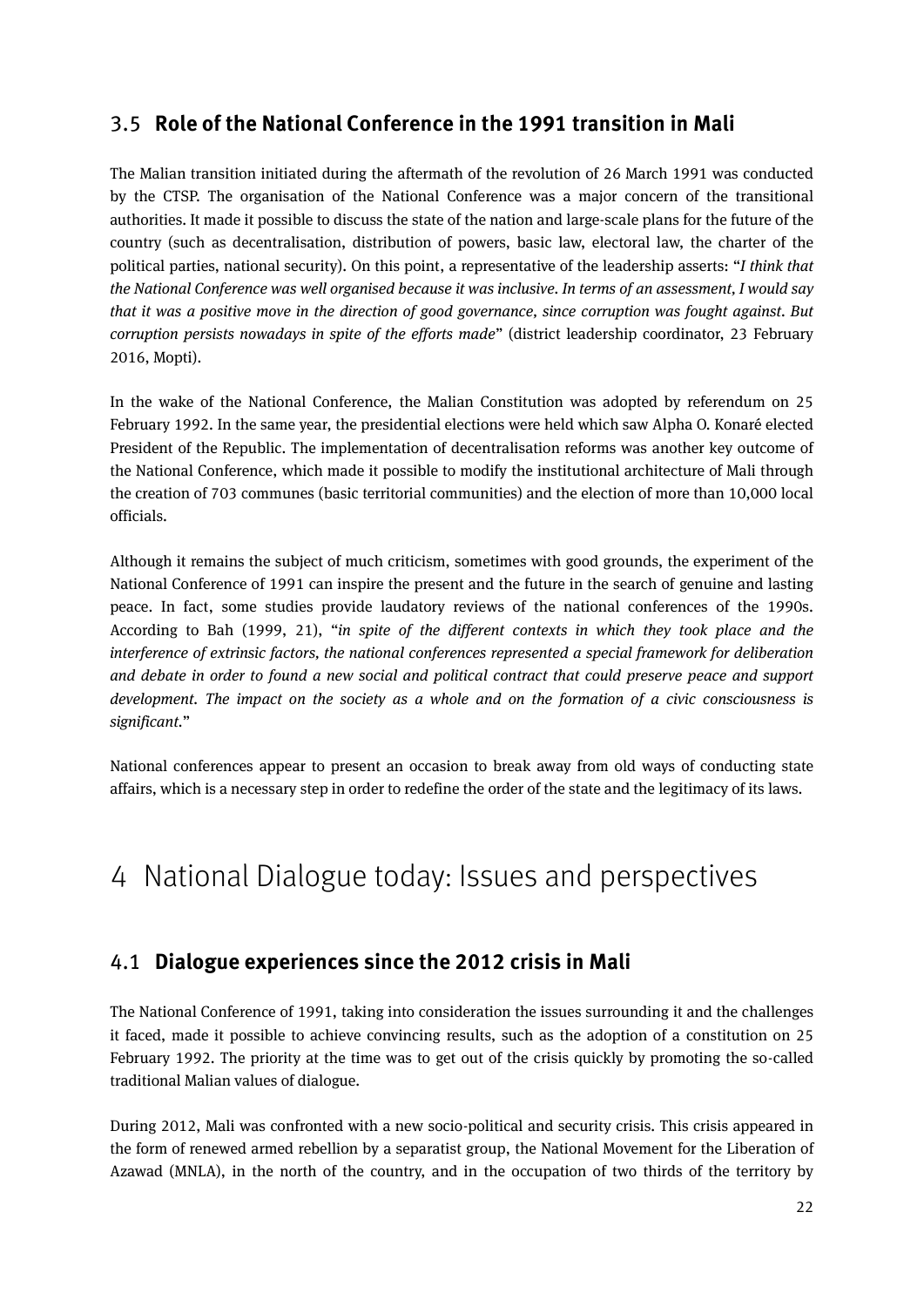Islamist militants. In the same year, the country was struck by an institutional crisis resulting from a coup d'état against the administration of democratically elected President Amadou Toumani Touré.

Today, in addition to the usual threats the country has faced, such as wars and organised crime, new threats have emerged, including terrorism and religious radicalisation. Indeed, the current context of Mali poses a number of major problems related to governance, security, reconciliation and justice, which cannot be separated from one another if we are to understand the complexity of the crisis.

At the present time, the implementation of the Agreement for Peace and Reconciliation signed in Algiers in June 2015 is not making much progress, as acknowledged by all of the signatory parties, including the Malian government and the armed movements.

It is also worth noting that the inclusivity of the peace process in Mali is relative. Indeed, many protagonists were not involved in the intra-Malian negotiation process that took place in Algiers. During the Bamako conference, important questions were raised concerning the nature of participation in dialogue processes. One participant noted: "*A dialogue needs two parties, and they must be predisposed to enter into dialogue.*" Indeed, the Malian context shows that there are "*some actors who have been selected for dialogue and others who have been prohibited from it.*" This remark points to core problems related to inclusivity, such as the marginalisation of important stakeholders of the crisis. Such is the case of the leader of the *Ansar Dine* Movement<sup>4</sup>, Iyad Ag Ghaly. Another participant raised the question: Can everyone be included in a dialogue? Obviously, the choice of actors constitutes a fundamental step in a National Dialogue process. However, the participants expressed the need for a diversified representation which must include political and institutional actors, civil society, traditional and religious authorities, women representatives, youth representatives, the private sector and communities, but also international actors such as donors.

It is worth noting that besides the Algiers process, the Malian context after the crisis of 2012 has been characterised by the creation of several spaces for dialogue at both the national and local levels. Among those, we might mention:

- The National Forum (*Etats Généraux*) for decentralisation, held on 21 to 23 October 2013 in the Bamako International Conference Centre (CICB),
- The National Assembly (*Assises Nationales*) on the North, Bamako International Conference Centre (CICB), held on 1 to 3 November 2013,
- $\equiv$  The Timbuktu Week for Peace and Reconciliation, which took place from 30 March to 4 April 2014,
- $\equiv$  The Workshop on the Challenges of Social Cohesion in Timbuktu, on 12 and 13 February 2014,
- $\equiv$  The Local Forum for National Reconciliation and Peace (Diré/Timbuktu), held on 27 and 28 March 2014,
- $\equiv$  The Gao Regional Forum, held on 10 November 2015.

**.** 

<span id="page-22-0"></span><sup>4</sup> *Ansar Dine* ("defenders of the faith" or "victors of religion") is the terrorist group founded by Iyad Ag Ghaly in December 2011, probably after his affiliation to Al-Qaeda in the Islamic Maghreb (AQIM), with a view to supporting the expansionist inclinations of this organisation. Without a stated programme or goal, this group demonstrated within a few months a frightening effectiveness as it defeated the MNLA, which had begun hostilities with the government of Mali on January 17, 2012. AQIM took Iyad Ag Ghaly's unexpected affiliation as an opportunity to try to conquer the whole of Western Africa. With this intention, it created a movement especially dedicated to the West African sub-region: the Movement for Unity and Jihad in West Africa (MUJAO) (Moulaye, 2014, 13).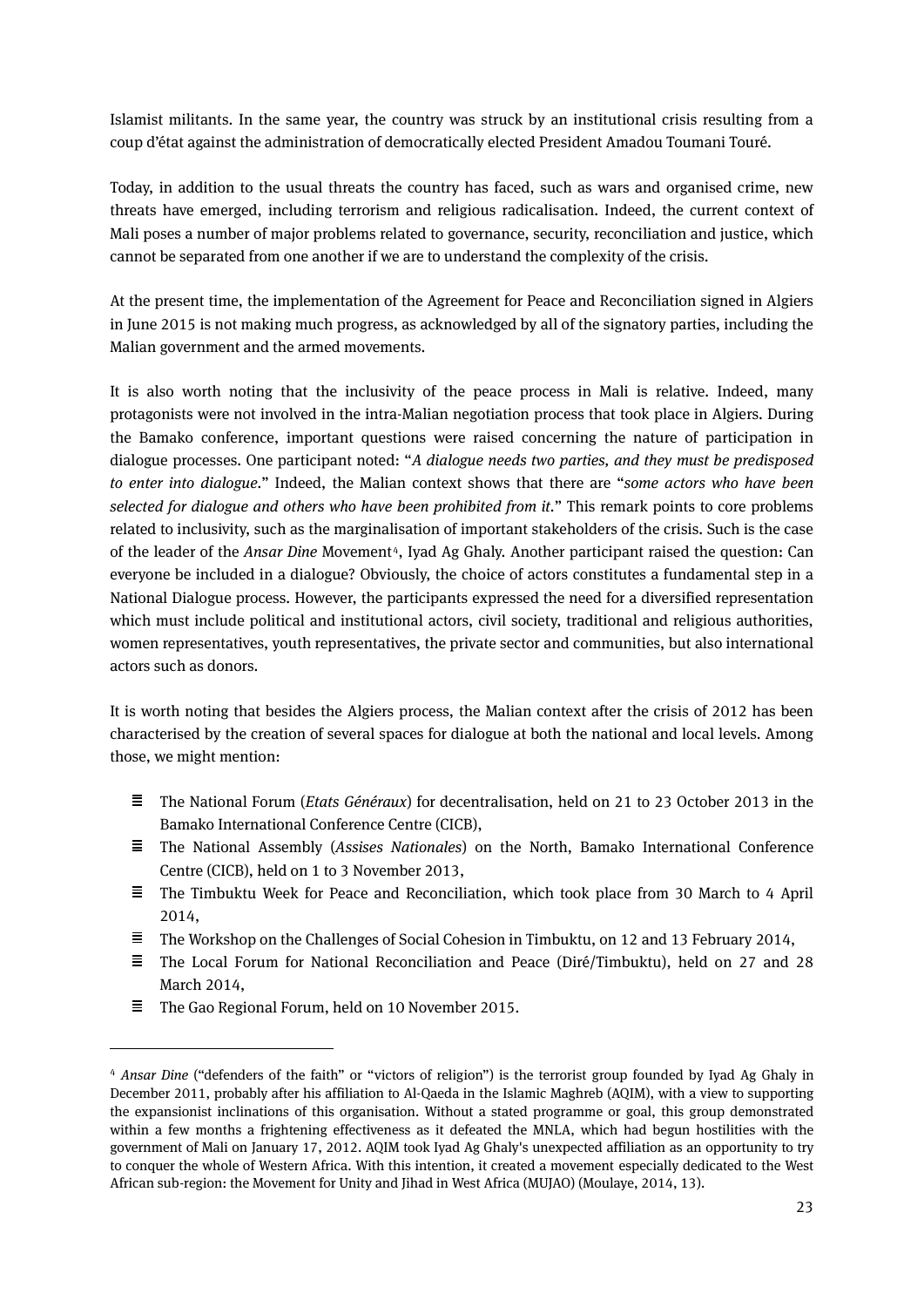One must also take into account the institutional dynamics of the process of national reconciliation in progress in Mali. We note the existence of a vigorous and ambitious policy on the part of the head of state, President Ibrahim Boubacar Keita, formalised by the creation of a Ministry of National Reconciliation (MNR). The MNR, by virtue of its legal remit, is responsible for administering an active policy of national reconciliation with two primary aims: reconstructing the basis of national reconciliation and achieving a definitive solution to the problems of the North.[5](#page-23-0)

The institutional framework for reconciliation to enhance national co-existence in Mali has been strengthened by the creation of the Truth, Justice and Reconciliation Commission (TJRC). Ordinance 2014-003, establishing the TJRC, sets for it the following missions:

- $\equiv$  Contribute to the introduction of a lasting peace with the search for truth, reconciliation, and the consolidation of national unity and democratic values,
- $\equiv$  Inquire into cases of serious violations of individual and collective human rights committed in the country, especially violations involving women and children,
- $\equiv$  Lead investigations into cases of assault against individual and/or collective memory and cultural inheritance,
- $\Xi$  Support intra- and inter-communal dialogue, peaceful co-existence between the people of Mali, and dialogue between the state and the people,
- $\equiv$  Promote respect amongst the communities for the rule of law, for republican, democratic, and socio-cultural values, and for the right to diversity,
- 目。 Make recommendations in the area of conflict prevention.

**.** 

To this end, the TJRC plays an important part in the establishment of the frameworks for dialogue by engaging the people who have fallen victim to the crisis. However, the process of reconciliation at the institutional level must not make us lose sight of the social basis for this approach. For this purpose, a study by the NGO Oxfam, "Piecing Together the Jigsaw: Prospects for improved social relations after the armed conflict in northern Mali", highlights the engagement of the communities in local solutions. Indeed, in this study many affirmed that:

"*solutions to improving social relations must be found at the community level and anchored in dialogue: 'raising awareness', 'communicating', 'listening to one another' are the terms most frequently used. Gathering around the table to speak with each other and look one another in the eyes, sharing a cup of tea, starting a simple and direct dialogue – in the view of the communities consulted, these seem to be the actions which can guarantee genuine reconciliation. The need for communication and understanding is often tied to the need for forgiveness or burying the hatchet*." (Ilaria Allegrozzi and Elise Ford, 2013, 17)

With John Crowley (2000, 2), we define reconciliation as "*any politico-institutional process which offers all the belligerents the possibility of recognising themselves in the peace and regarding it as just.*" According to Crowley, such an understanding implies that "*a negotiation space, when characterised by a rough balance of forces and a minimal, thus mutually intelligible, rationality permits and even forces the parties to name the conflict and to recognise their reciprocal adversity.*" This recognition also implies the recognition of the adversary as interlocutor, before the eyes of everyone.

<span id="page-23-0"></span><sup>5</sup> See more at: [www.koulouba.ml/programme-presidentiel/restauration-securite-personnes-biens-lensemble-du](http://www.koulouba.ml/programme-presidentiel/restauration-securite-personnes-biens-lensemble-du-territoire-national/)[territoire-national/](http://www.koulouba.ml/programme-presidentiel/restauration-securite-personnes-biens-lensemble-du-territoire-national/) (accessed 1 September 2016).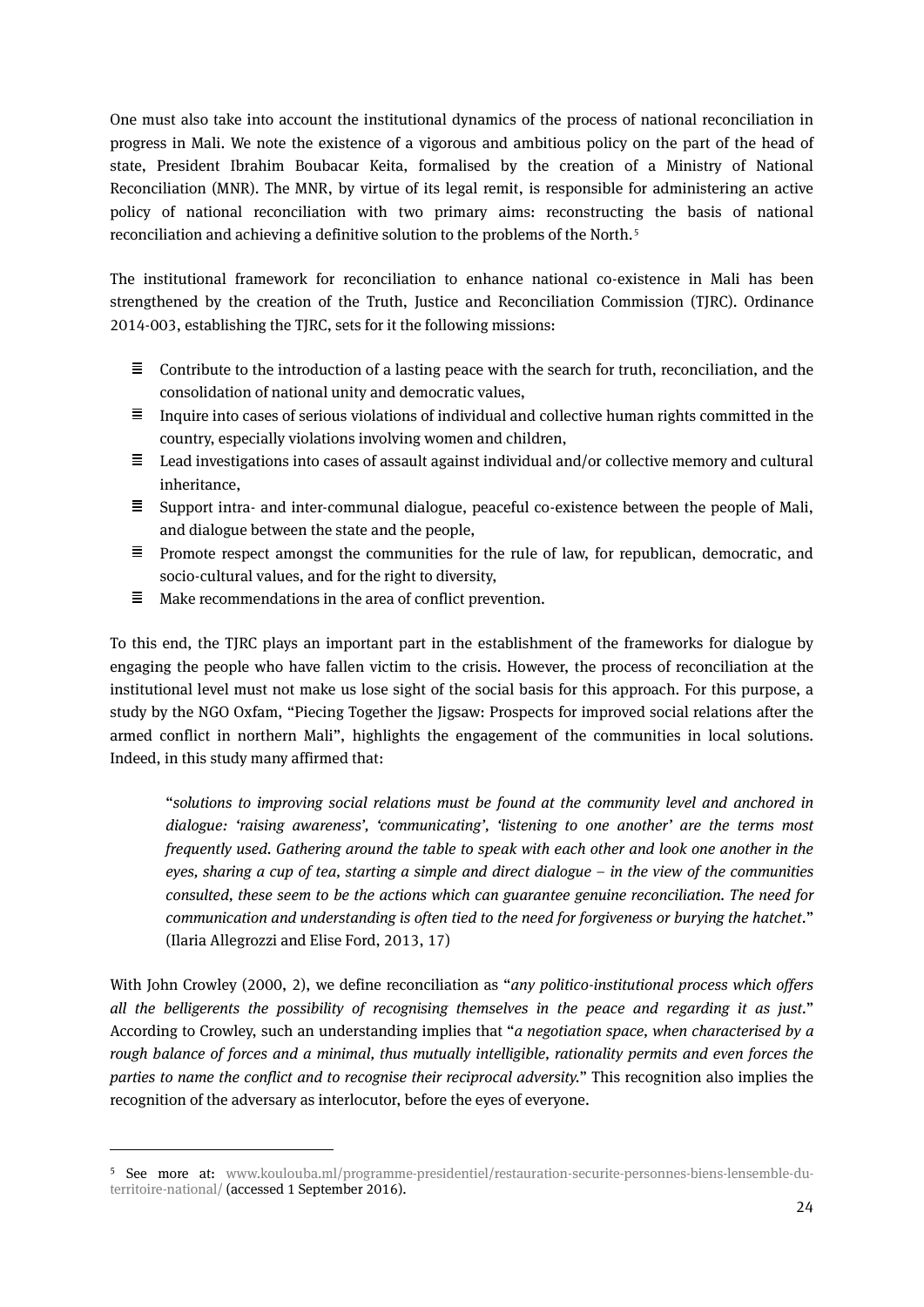In many cases of conflict, the various protagonists of the crisis recognise the process of reconciliation as a way to end social and political chaos: "*Reconciliation thus becomes the attainable objective of a goal which can be effectively achieved*" *(*Faye, 2011, 26).

### <span id="page-24-0"></span>4.2 **Opportunities for a National Reconciliation Conference**

The Malian crisis of 2012 was followed by a transitory period until the holding of a presidential election. Indeed, on 12 April 2012, the president of the National Assembly Dioncounda Traoré was inaugurated as the interim president of Mali, after the withdrawal of the putschists on 22 March 2012 under the terms of agreement with ECOWAS and the resignation of the deposed president Amadou Toumani Touré.<sup>[6](#page-24-1)</sup>

The idea of holding a National Dialogue emerged at the beginning of the transition and gained support in public opinion as a necessary step in the process of ending Mali's crisis. On this point, Abdoulaye Diakité (2012, 1) writes: "*National conference, dialogue, convention, or forum (give it whatever name you like): Malians on all sides thirst for such a consultative arena. (…) After such vicissitudes the Malians realise that they absolutely must gather in a hall to speak with one another as brothers and sisters. They understand that no one can provide the remedies for the ills of our country better than the united Malians. (…) At the level of national opinion, the question achieves near unanimity amongst the various actors.*"

Responding to the popular aspiration for a National Dialogue, the preliminary agreement on the presidential election and inclusive peace talks in Mali signed on 18 June 2013 specifies the need for such an initiative. Indeed, the Ouagadougou Agreement specifies in its Article 3: "*After the election of the President of the Republic and the installation of the Government, the Parties agree to initiate an inclusive dialogue to reach a definitive solution to the crisis*."[7](#page-24-2)

In turn, the Peace and Reconciliation Agreement signed on 20 June 2015 calls for the organisation of a National Reconciliation Conference within the framework of the national reconciliation process. As specified in Article 5:

"*The socio-political aspect of the cyclical crises in northern Mali must be addressed at the political level. In that regard, a national reconciliation conference shall take place during the interim period, with the support of the Monitoring Committee[8](#page-24-3) and with equitable representation of the Parties, to provide an opportunity for the different sections of the Malian nation to discuss in depth the underlying causes of the conflict. Matters discussed shall include the issue of the Azawad. The conference should identify the elements of a solution that would allow Mali to overcome this painful trial, to recognize the value of the contribution of the various sections of its society to the country's* 

**.** 

<span id="page-24-1"></span><sup>6</sup> For more information on this event, see also [http://www.lemonde.fr/afrique/article/2012/04/12/au-mali](http://www.lemonde.fr/afrique/article/2012/04/12/au-mali-dioncounda-traore-est-investi-president-de-la-transition_1684481_3212.html)[dioncounda-traore-est-investi-president-de-la-transition\\_1684481\\_3212.html](http://www.lemonde.fr/afrique/article/2012/04/12/au-mali-dioncounda-traore-est-investi-president-de-la-transition_1684481_3212.html) (accessed 1 September 2016). <sup>7</sup> For the document in French see here: <http://news.abamako.com/documents/docs/AccorddeOuagadougou.pdf>

<span id="page-24-2"></span><sup>(</sup>accessed 1 September 2016).

<span id="page-24-3"></span><sup>8</sup> The CSA (Agreement Monitoring Committee) was instituted by the Malian Peace and Reconciliation Agreement. It comprises the following parties: the Government of Mali, the movements signatory to the agreement, and the mediation team (Algeria as Lead Mediator, together with Burkina Faso, Mauritania, Niger, Chad, ECOWAS, the United Nations, OIC, AU, and EU). The permanent members of the United Nations Security Council are invited to take part in the committee. Additionally, if needed, the CSA may ask other international actors and financial institutions to assist in its work (Article 58 of the Peace and Reconciliation Agreement issuing from the Algiers process).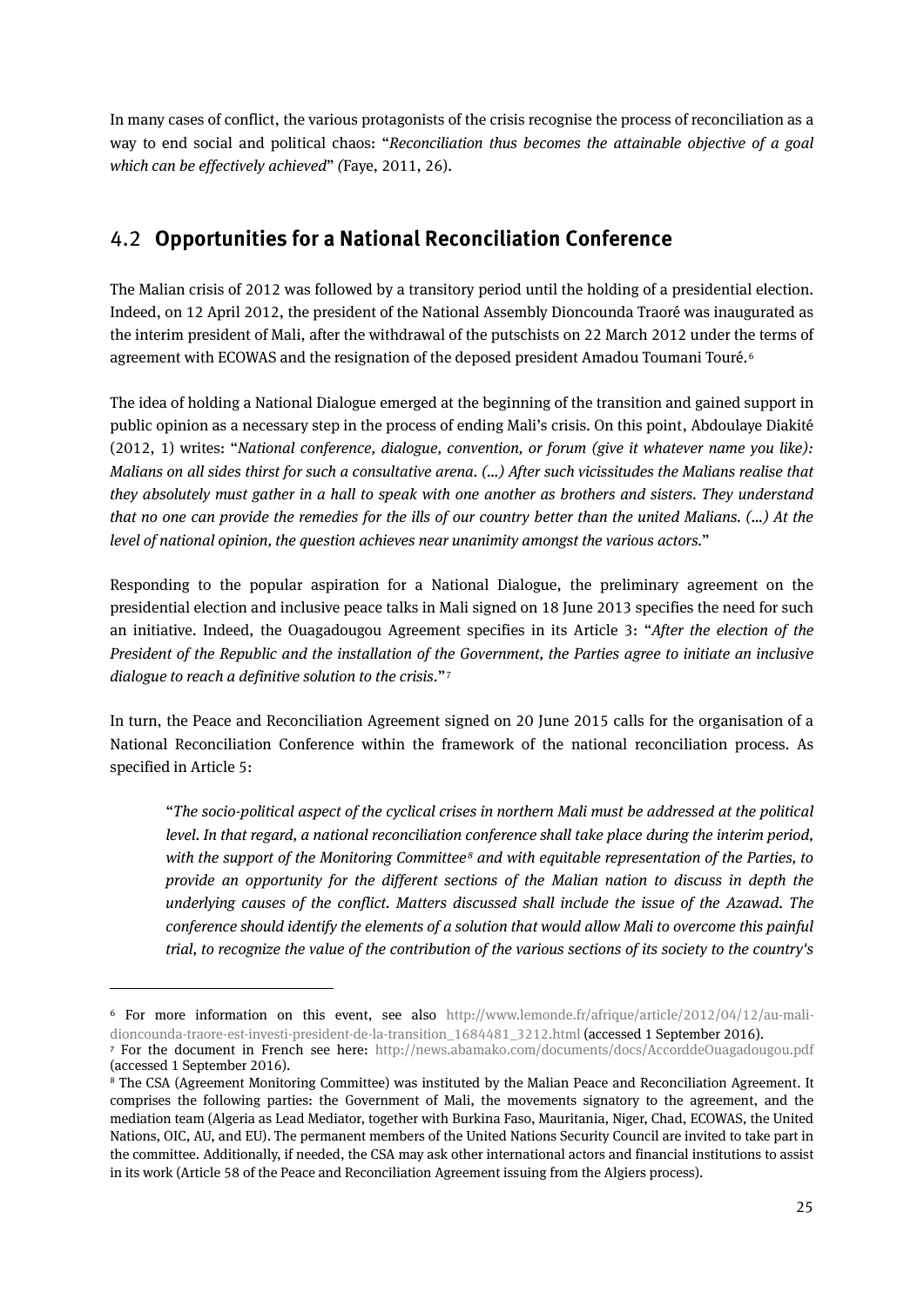*identity and to promote genuine national reconciliation. A Charter for Peace, Unity and National Reconciliation shall be drawn up on the basis of a consensus in order to address the aspects of the crisis in Mali that are related to collective memory, identity and history and to cement its national unity and territorial integrity*." (Peace and Reconciliation Agreement, 20 June 2015)

Therefore, the National Reconciliation Conference must be approached as a process involving the different territories at all levels of the country, and the various socio-professional, institutional, and political environments, to elucidate a shared vision of the crisis obstructing progress in the country and prospects for moving forward.

During the interviews carried out for this study, the National Reconciliation Conference was described as the process enabling the Malian nation to reconcile with itself and to project itself into a future beyond the serious crisis it has undergone. To this end, the conference should make it possible to mobilise all Malian women and men around the construction of a collective project, erected on the basis of the values, the will, the commitments, and the aspirations of the people.

The National Reconciliation Conference, one of the goals of which is the development of a National Charter for Peace, Unity, and Reconciliation, must be the subject of a methodological and territorial systematisation. To this end, its methodology must break with the traditional approaches to organising forums and other public meetings. Indeed, it should not be a matter of assembling some delegates but a process, spread out over several months, which must involve all the communities, institutional actors, and civil society, and shall conclude by reaffirming the commitments, values and conditions of coexistence, as well as the emergence of a new social contract.

However, many actors contest the legitimacy of the current approach to National Dialogue and reconciliation. On this point, one of our interviewees remarked:

"*We believe that the dialogue currently in progress in Mali, as a way forward, is running from top to*  bottom, which will inevitably constitute an obstacle to the implementation of the resulting *document. Grassroots communities feel that there has been a lack of [a] participatory approach so far. Their points of view were not taken into account. Moreover, we might say that everything has been discussed elsewhere, up to the point that some felt the agreement did not concern them. Nonetheless one must make use of past experience to support the on-going process. If we draw on the glorious heritage of each ethnic group to find different perspectives on crisis management, these may allow us to find a solution adapted to our socio-economic and cultural context.*" (Malian politician, former minister, former member of the pro-democracy movement, 11 February 2016, Bamako)

#### <span id="page-25-0"></span>4.3 **Current political framework for a National Dialogue**

The Malian political sphere is enthusiastically embracing the introduction of a genuine National Dialogue. Indeed, both politicians within the majority and the opposition are calling for a dialogue on a national scale. One of our interviewees remarked:

"*The political process to bring about a swift, an effective, and above all a lasting response to the crisis of development and governance must comprise (…) an inclusive political dialogue on the*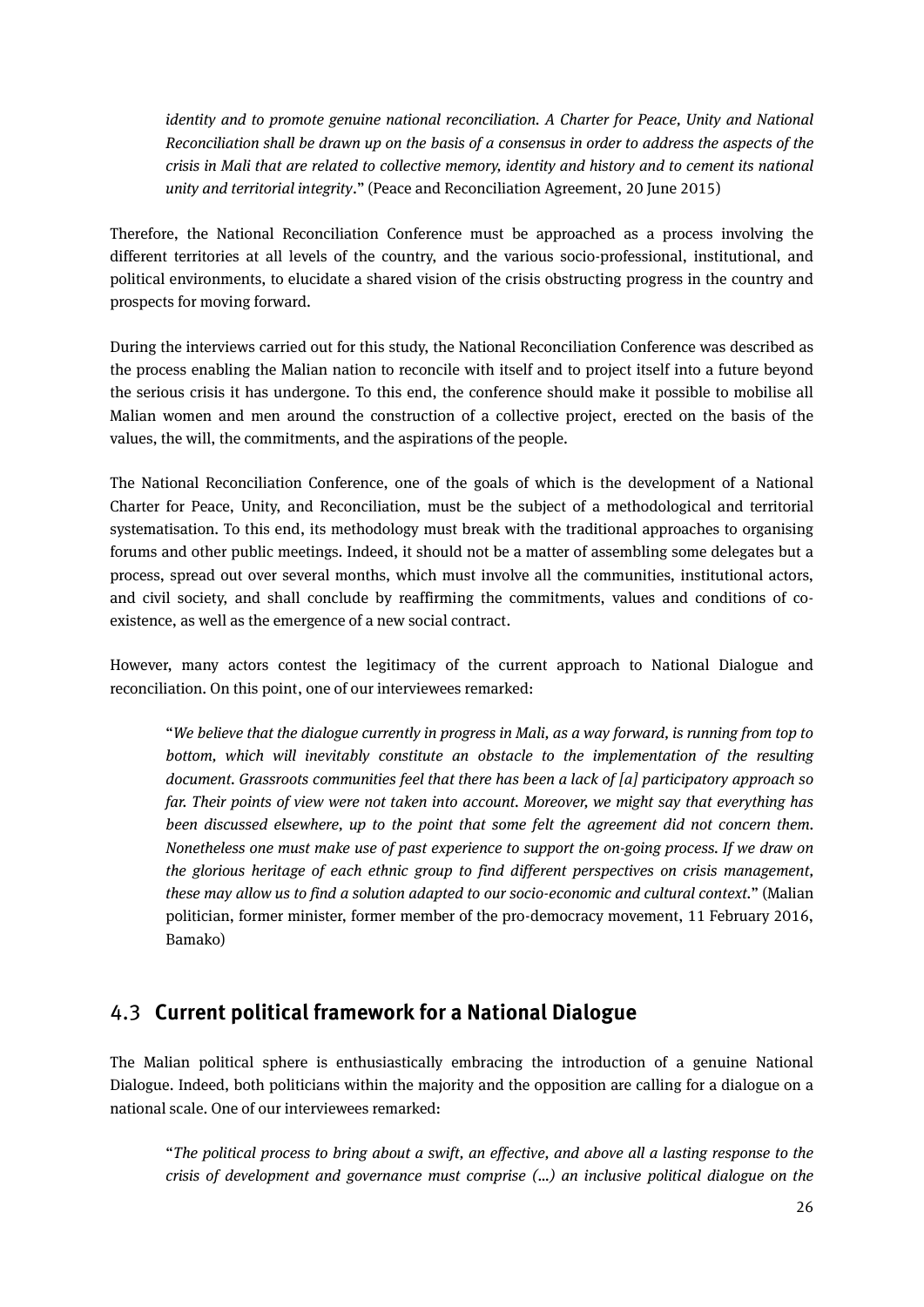*future of the northern regions. The first lesson to be learned from the crisis is indeed the imperative need to abandon the usual approach to ruling Mali as a whole and the North in particular. This is why it is crucial and urgent to establish an inclusive political dialogue in order to hear from the various constituents of the North about their vision and their conception of the future, of their future, living together in harmony and complementarity as in the past. (…). Mali has to have an intra-Malian dialogue to resolve this painful, fratricidal conflict. It is a matter of letting the people speak so that they can say what is on their minds and make their real wishes known. (…). An inclusive political process by definition should not exclude anyone a priori. Thus the armed movements, ethno-cultural resistance groups, civil-society associations, elected officials, religious and customary leaders of the North, first of all, and those of the other regions of Mali as well, all are called upon to take part in the necessary intra-Malian dialogue.*" (Malian political actor, Brussels, 2013)

Although there is a widely shared interest in a National Dialogue, many questions are raised concerning the nature of this dialogue and more particularly the actors to be involved in such a dialogue in Mali's present socio-political, institutional, and security situation.

Malian politicians broadly share the concern that National Dialogue can fall victim to instrumentalisation, which implies the need for safeguards, including planning it in a transparent and open way. Dialogue should not serve merely as a purgatory. With regard to organising the National Reconciliation Conference, many participants pointed to the need to avoid reducing the scope of discussions and falling into a 'folkloric' process.

Even if many voices are raised in protest, most interlocutors agreed that for the organising process of the aforesaid conference, the dialogue must begin at the local level (i.e. the village, the commune) so that it included major concerns of the various communities before raising them to the national level.

A major issue of concern will be the ability of the present authorities to organise this dialogue. Indeed, Malians seem to have lost confidence in the current leaders, which makes dialogue difficult, since one of the essential conditions for such dialogue is the actors' confidence in the integrity of their leaders. According to the 7<sup>th</sup> edition of the Mali-Mètre report prepared by the Friedrich Ebert Foundation (March 2016, 8), a survey on the topic of confidence in institutions found that "*the actions undertaken by the Government are not well appreciated by the large majority of the citizens: two thirds of those surveyed (64%) are not satisfied (38%) or only somewhat satisfied (26%) with its actions, against less than one third (29%) who are satisfied, without significant difference according to gender.*"

If the preferred operational approach to implementing the National Conference takes as a starting point a bottom-up methodology, this is not manifested in the official discourse. Neither do national authorities reference the experience of the National Conference of 1991 in their arguments. It should be acknowledged that the current context differs strongly from that of 1991 in the sense that the institutions are in place and that the political authorities enjoy electoral legitimacy following the general elections of 2013, which voted the president of the republic and the 147 deputies into office.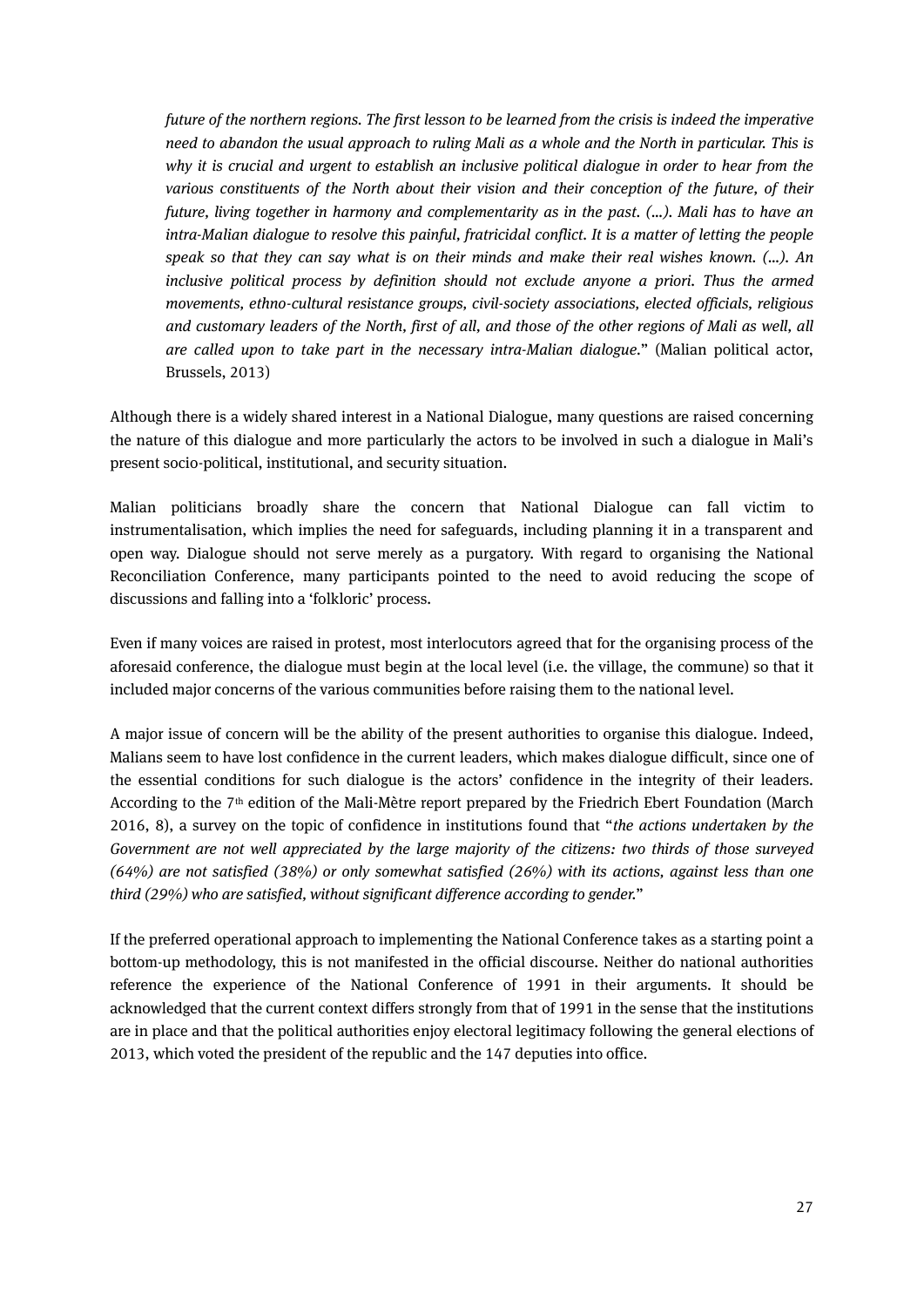## <span id="page-27-1"></span><span id="page-27-0"></span>5 Support roles by international actors

#### 5.1 **International partners during the democratic process in 1991**

In 1991, after the fall of the regime of President Moussa Traoré, Mali's international partners assisted the dynamics of renewal by lending their support to the pro-democracy movement. At the time, international actors were keen to encourage the emergence of democratic states in Africa following the La Baule summit in France (1990).

Within the framework of the National Conference, the general secretariat cites the participation of external observers and contributors whose roles did not jeopardise the independent nature of the meeting.

"*Our technical and financial partners supported the National Conference financially because they favoured the holding of this meeting. It is likely that without their support Mali would be in chaos. No one denounced this aid.*" (Former minister, former member of the National Conference of 1991, 11 February 2016, Bamako)

"*The role of our technical and financial partners – France, the United States, the Netherlands, Switzerland, etc., who helped conduct the meeting – could be characterised as providing support and guidance on political questions. It also should be stressed that international actors also supported the organisation of the general elections, which followed the National Conference. Their roles were not overly visible, and their action did not tarnish the credibility and independence of the meeting."* (Malian politician, former minister, former member of the pro-democracy movement, 11 February 2016, Bamako)

## <span id="page-27-2"></span>5.2 **Role of the international partners in the post-2012 peace negotiations**

The international community lent substantial support to the intra-Malian negotiations process in Algiers. Indeed, the talks were conducted under international mediation presided over by Algeria. Other actors assisted in the process, such as ECOWAS, the European Union, the Organisation of Islamic Cooperation (OIC), Burkina Faso, Mauritania, Niger, Nigeria, and Chad. Lastly, France and the USA maintained a discreet but steady presence in Algiers and in the negotiations process.

Article 52 of the Peace and Reconciliation Agreement specifies that, since the mediation team is the political safeguard of the agreement and respect for its provisions by the parties, it shall continue to offer its good offices to the parties, advise the parties during the process of implementation, and play the role of last recourse on the political and moral levels in the event of serious difficulties. Article 54 also specifies that the international community shall oversee scrupulous implementation of the agreement, and is committed to assisting efforts toward this end. Lastly, Article 57 specifies the installation of a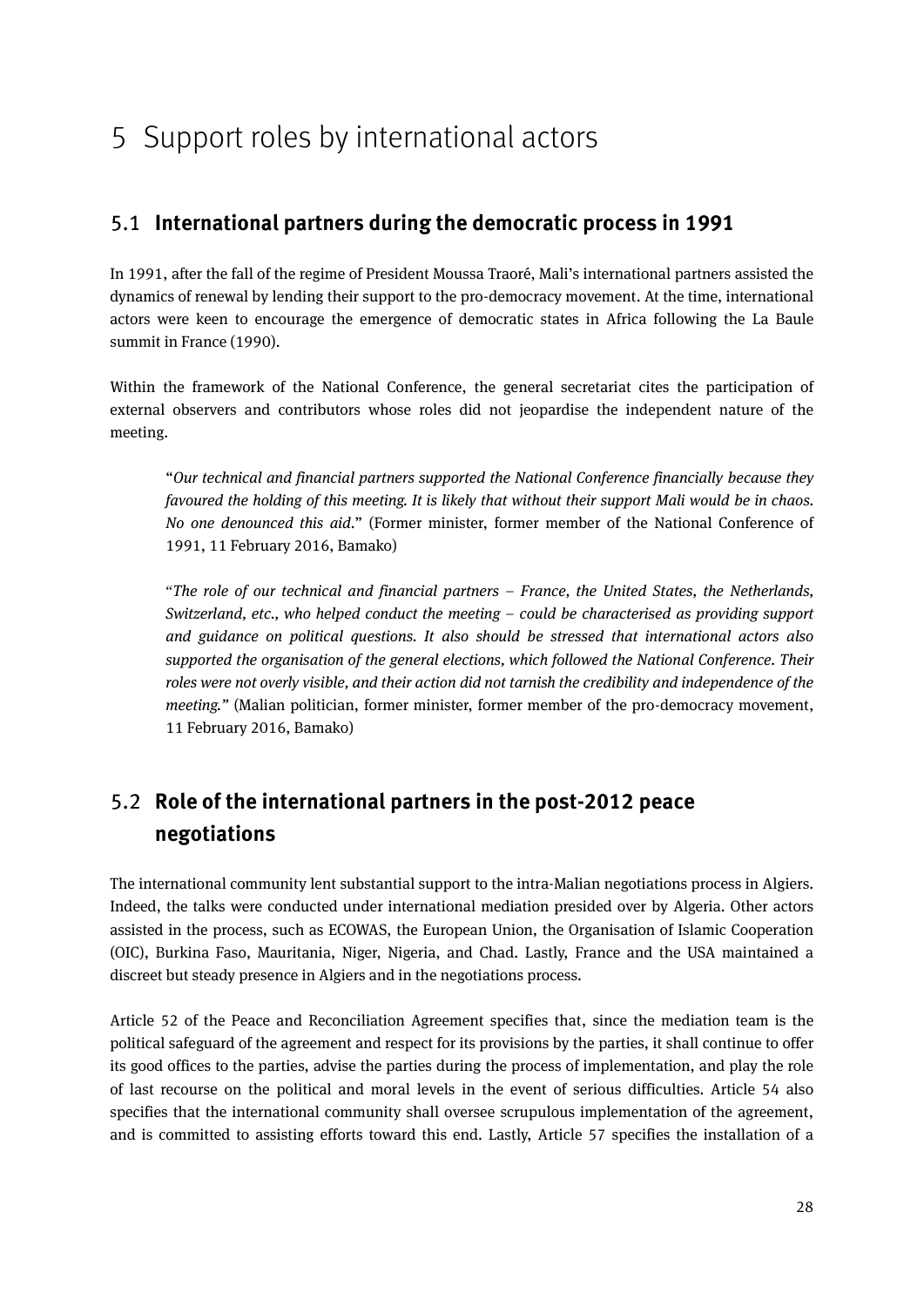Monitoring Committee for the implementation of the agreement (CSA) supported by the United Nations Multidimensional Integrated Stabilisation Mission (MINUSMA) and other international partners.[9](#page-28-2)

The current process of reconciliation in Mali involves many international partners who support the efforts of the national actors to construct a lasting peace. For example, the Support Project for the Process of Dialogue and Reconciliation (PAPDR) of the German Corporation for International Cooperation (Deutsche Gesellschaft für internationale Zusammenarbeit – GIZ) lends continuous support, both technical and financial, to the MNR for the organisation of local, regional and National Dialogue forums.

If a strong involvement of international actors in the Malian process constitutes a major guarantee in terms of mobilising financial resources to implement the agreement, an excessive externalisation of the Malian reconciliation process presents a number of risks:

- The strong intervention of international partners, while seeking to stabilise Malian institutions, Ξ. could bring about a merely superficial reconciliation while failing to resolve the real issues,
- $\equiv$  The partners' strong financial contribution in support of the process might position the stakeholders all the better to reap the peace dividends without necessarily producing an authentic dynamics of reconciliation,
- $\equiv$  Focusing the process on the signatory parties to the detriment of the political and societal actors would limit the accountability of those in power, vitiating the fight against corruption.

It also appears, based on our interviews, that the current crisis is marked by an international dimension, which obscures a great number of Malian factors. Some Malian actors have completely denied that any national reconciliation would be possible on the basis of the agreement issuing from the Algiers process, because it was conducted outside of Mali and without the participation of all Malians. Many actors believe that, since the Malian nation was not a stakeholder there, the agreement cannot work for Mali, as it is "*the agreement of the international community*". The objective of the National Reconciliation Conference, for this reason, must be to establish a direct dialogue amongst Malians and not through intermediaries.

# <span id="page-28-0"></span>6 Lessons, principles, and recommendations for National Dialogue

#### <span id="page-28-1"></span>6.1 **Lessons from the 1991 National Conference**

**.** 

The experience of the National Conference of 1991 holds invaluable lessons for the renewal of the National Dialogue in Mali. We would like to highlight the following ones:

 $\equiv$ The integrity of the leaders and conductors of the National Dialogue is imperative. The actors of the dialogue owe one another their trust. If this was the case in 1991, it is much less true in the

<span id="page-28-2"></span><sup>9</sup> According to Article 59, the CSA is to be chaired by Algeria as Lead Mediator, assisted by Burkina Faso, Mauritania, Niger, and Chad as vice-chairs.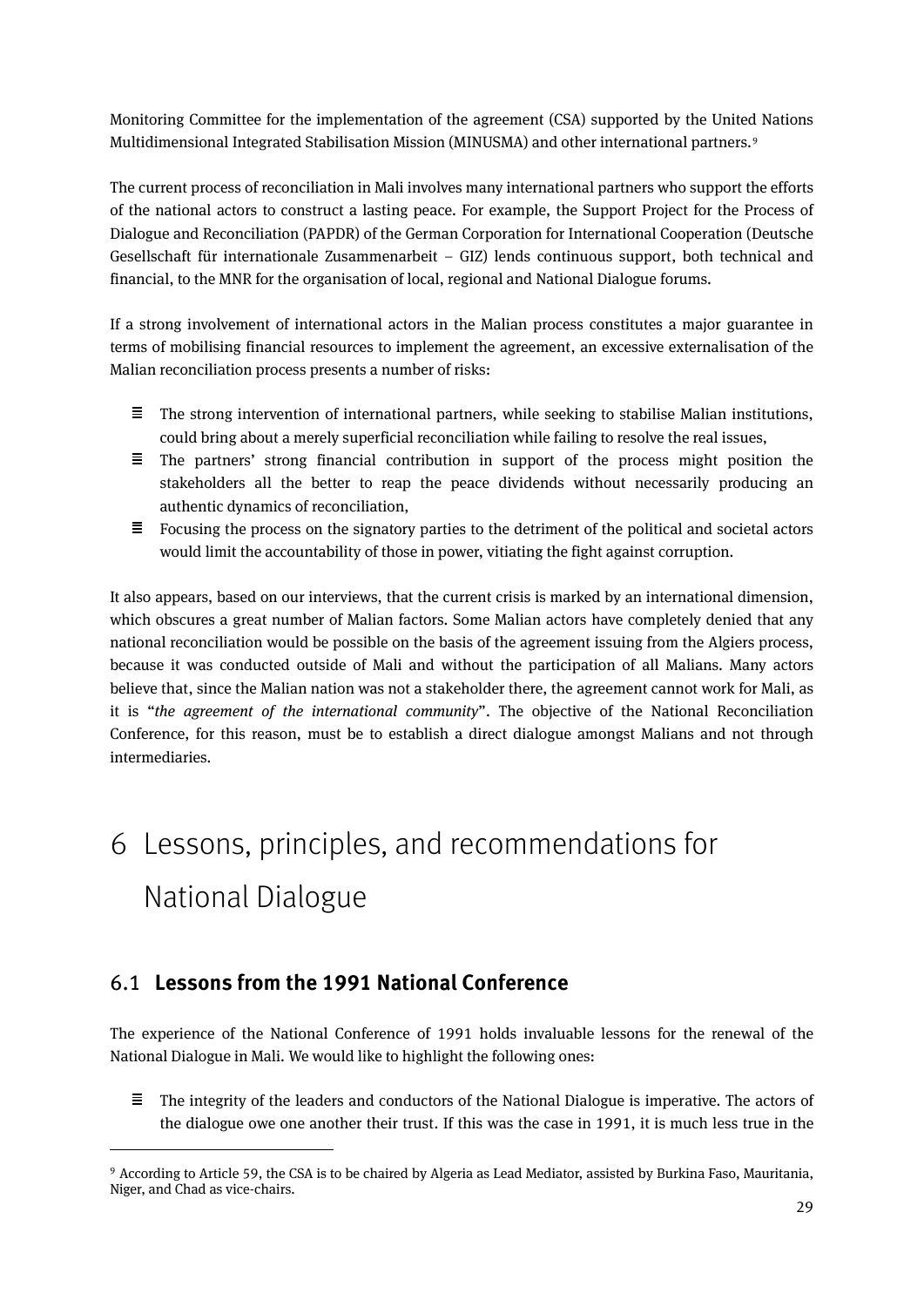present context. This trust rests on certain factors, such as the honesty of the conductors of the dialogue, and their ability to stand "above the fray".

- $\equiv$  The dialogue must focus on a problem of general interest. It must not have a corporatist dimension or serve as a platform for a particular group to gain power.
- $\equiv$  The dialogue must have an inclusive dimension, i.e. it must not exclude particular constituents of the nation. In 1991, it was of great importance that the rural population and Malian diaspora participated in the dialogue.
- $\equiv$  Legitimacy and balance in terms of the representation of various perspectives are fundamental to the success of the National Dialogue.
- $\Xi$  The objectives of the dialogue and the mandates of the delegates must be clearly defined, in order to guide discussions and to arrive at authentic conclusions.

### <span id="page-29-0"></span>6.2 **Fundamental principles**

The revival of National Dialogue in Mali within the framework of the organisation of the National Reconciliation Conference must be constructed upon the following fundamental principles:

- **1.** Beginning with the collective deliberation of the various communities on the causes and origins of the crisis, the problems it poses, and possible responses to them, while highlighting the values to be promoted in order to emerge from the crisis.
- **2.** Opening a public discussion on the current methods of governance of public affairs and the necessary political, institutional and economic reforms.
- **3.** Systematising the participation of the totality of Malian society in all its diversity, both in terms of its territorial as well as its socio-cultural composition.
- **4.** Taking stocks of the levels of community knowledge and know-how in the means of social, institutional and political regulation and their use for peace, national reconciliation, and development.
- **5.** Mobilising the material, intellectual, and even financial contributions of all the living forces of the nation that are political actors – associations, academics, women, youth, the diaspora – in a participatory and inclusive process.
- **6.** Ensuring the political and institutional anchoring of the process through a broad spectrum of social and media activity.
- **7.** Establishing an institutional mechanism for monitoring the recommendations. Such a mechanism will have to periodically evaluate how the implementation of recommendations is advancing.
- **8.** Marshalling all the international partners intervening in Mali, leading them to comply with the process by providing assistance that takes into account the aspirations of the Malians.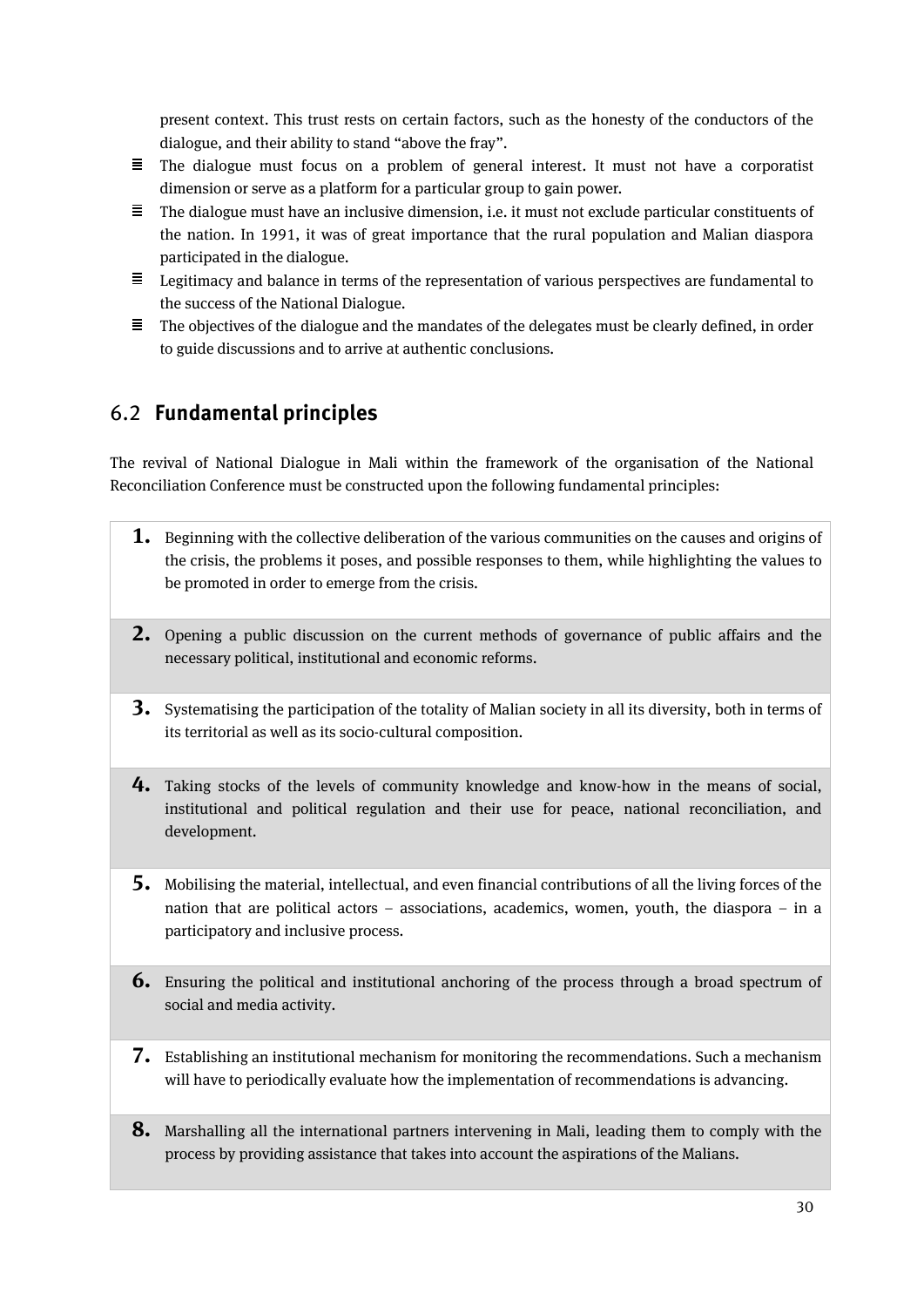### <span id="page-30-0"></span>6.3 **Working recommendations for National Dialogue**

The methodological process of organising the National Reconciliation Conference within the framework of the revival of the National Dialogue in Mali must be spread out over a period of at least three months, starting with community circles and ascending to the national level. The methodology of implementation must be structured around seven stages:

- **Stage 1:** Create a methodological framework and ensure the establishment of a working mechanism. This is a matter of setting up a small team of experts tasked with proposing the topics for discussion, designing the strategy and the technical and pedagogical tools for facilitation and reporting, planning the overall process, and finally, selecting the steering committee for the conference.
- **Stage 2:** Develop a communication and information strategy for the general public in order to ensure that the approach is well understood in its ends and means, so that it becomes socially and institutionally well-rooted.
- **E** Stage 3: Offer training at the national and regional levels in facilitation and note-taking methodologies and tools for the regional and national synthesis.
- **Stage 4:** Conduct citizen dialogues at the level of each *cercle*. These dialogues will take place during the same week, if possible. Each commune may be asked to cover the subsistence expenses of their delegates as a contribution to the National Dialogue. The central state could contribute an allowance for transport.
- **Stage 5:** Conduct the regional synthesis, which should be organised during the same week in all regions, joining delegates of the citizen dialogues in each community and representatives from the political, administrative, and socio-professional structures of the region.
- **Stage 6**: Conduct the national synthesis, which will bring together delegates from all regions and representatives from the political, administrative, and socio-professional structures of the national level, along with representatives from the diaspora and from national and international institutions.
- **E** Stage 7: Systematise the broad outlines of the reforms to be undertaken and of the National Charter for Peace, Unity, and Reconciliation with a cross-cutting synthesis of all results by the steering committee and a team of experts.

The steering and coordination mechanism for the implementation of the National Reconciliation Conference must include at the national level: a National Coordinating Committee, a Technical Support Centre on the level of each region, for the district of Bamako and at the level of each *cercle*. A text drawn up at the level of the prime minister will specify the mandate, the composition, and the procedure for each of these structures.

# <span id="page-30-1"></span>7 Conclusion

In Mali, the crisis of 2012 shook the conditions of peace and co-existence and weakened the state and other institutions. Following this crisis, all Malian actors called for a process of national discussion in order to allow all the children of the nation to come together again and collectively set forth the new social contract which must bind Malian women and men. For this purpose, the Peace and Reconciliation Agreement issuing from the Algiers process envisages a National Reconciliation Conference "*in order to*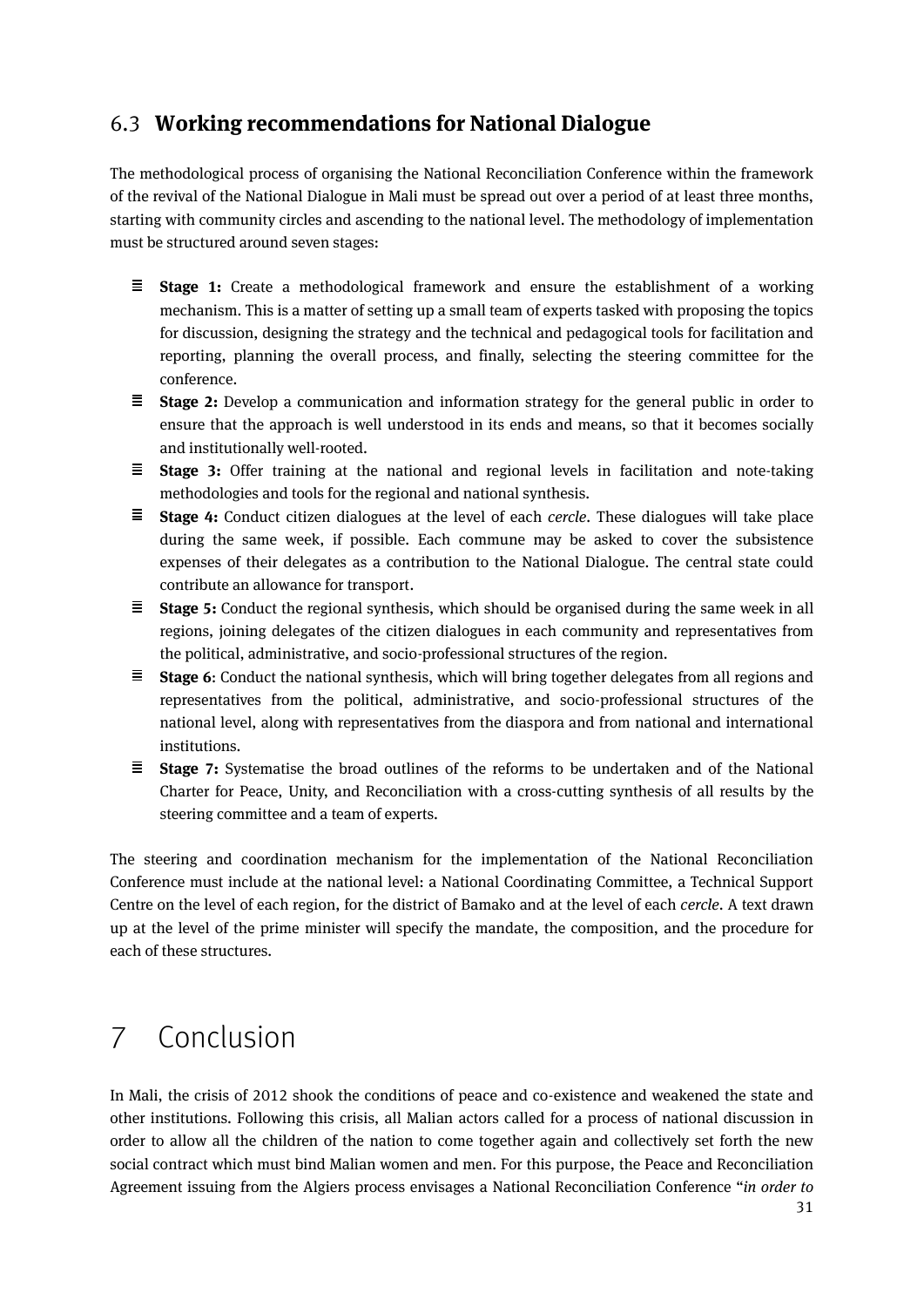*allow a full discussion amongst the constituents of the Malian Nation of the major causes of the conflict*" (cf. Article 5).

In any society, National Dialogues intervene in a specific socio-economic, political and security situation. Indeed, in the case of Mali, the current discussion concerning a new national conference intervenes in a context characterised by a lack of security and stability. This fragility of the state is to be understood in the light of its programmatic weakness, the security crisis, the rise of radicalisation and extremism. For many interlocutors, one cannot reflect on National Dialogue without questioning the state of the nation, citizens' relationship to the republican institutions, but also the economy of the rebellion and its consequences for political structures at the local and national levels.

The discussions held also made constant references to traditional forms of dialogue:

"*When problems arise amongst ourselves which are particular to us, we also have our particular manner of coming together to find a solution. Here in Mopti, it is the hall of the village chief. When the problem is serious, the Mopti village chief convenes the other chiefs of the district and gathers the Imams, the chief griots, the hunters, etc., to discuss it. Each time problems arise, they are fruitfully resolved, because we always have recourse to our 'rules of the game' which are based on our traditional values, on honour and dignity.*" (Village chief, 22 February 2016, Mopti)

Thus, regarding the organisation of the National Reconciliation Conference, many Malian actors feel the need:

- $\equiv$  to articulate traditional and modern mechanisms in an innovative process for conducting the National Dialogue,
- $\equiv$  to take account of the new spaces of dialogue now offered by new communication and information technologies.
- $\equiv$  for inclusiveness in the sense of the legitimacy and representativeness of territorial, political, civil society etc. actors,
- $\equiv$  to conceive the organisation of the National Dialogue through an ascending approach, proceeding from the base levels (hamlets, sections, villages, communes),
- $\equiv$  for a more extensive temporality (beyond that of the National Conference of 1991, which lasted fourteen days),
- $\equiv$  to make an exhaustive diagnosis of the state of the nation before holding the National Dialogue,
- $\equiv$  to nominate an independent figure to lead the process of National Dialogue, in order to ensure its independence and credibility.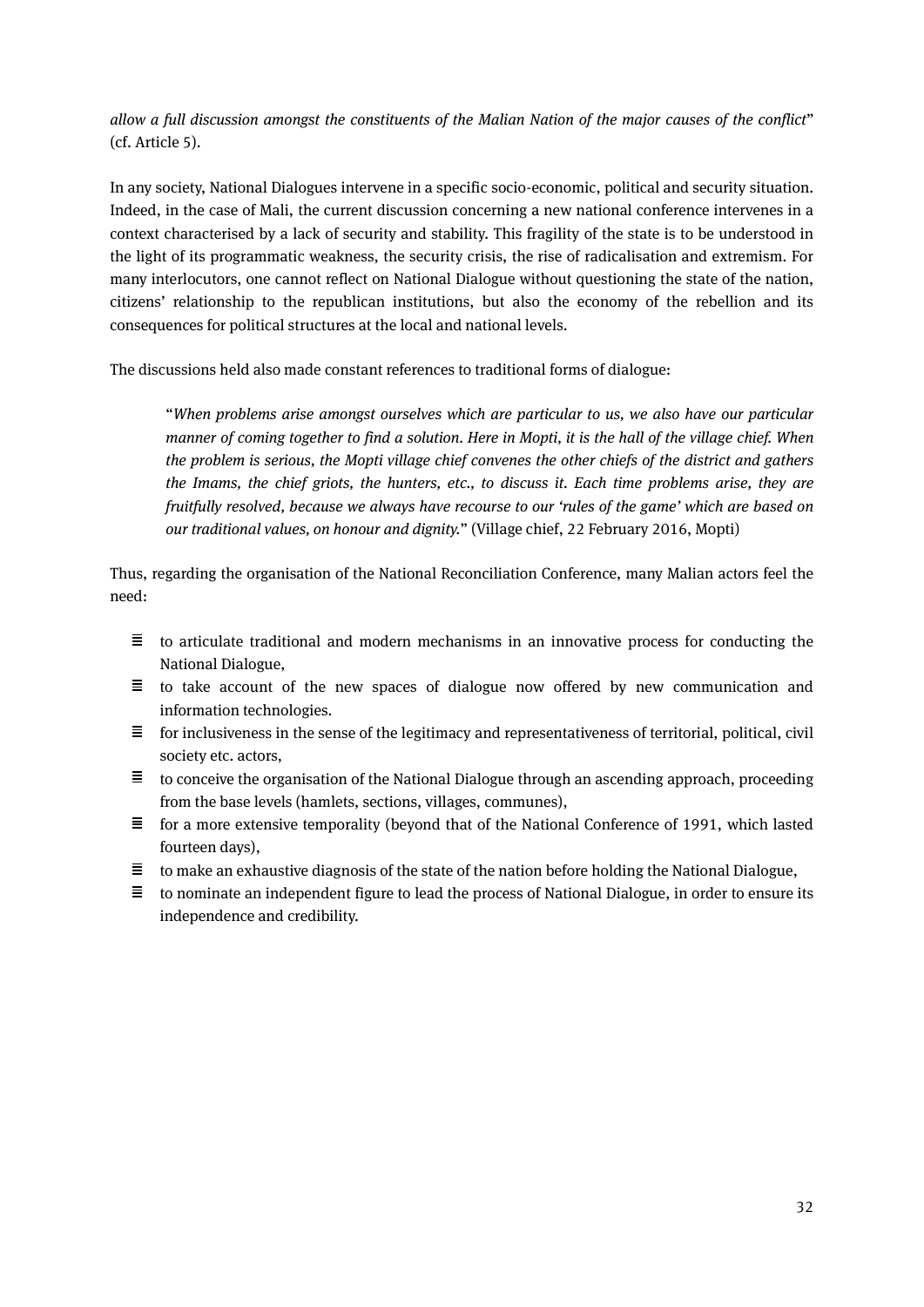## <span id="page-32-0"></span>8 References

- ALLEGROZZI, Ilaria and FORD, Elise (2013). Reconstruire la mosaïque: perspectives pour de meilleures relations sociales après le conflit armé au Nord Mali, Rapport de recherche, OXFAM, Mali.
- BAH, Thierno (1999). Les mécanismes traditionnels de prévention et de résolution des conflits en Afrique Noire, in: UNESCO. Les fondements endogènes de la culture de paix en Afrique. Mécanismes traditionnels de prévention et de résolution des conflits.

[www.unesco.org/cpp/publications/mecanismes/edbah.htm](http://www.unesco.org/cpp/publications/mecanismes/edbah.htm) (accessed 1 September 2016).

- BANEGAS, Richard (1995). Action collective et transition politique en Afrique. La conférence nationale du Bénin, Cultures & Conflits, No. 17. <http://conflits.revues.org/320> (accessed 1 September 2016).
- BANEGAS, Richard (2003). La Démocratie à pas de caméléon Transition et imaginaires politiques au Bénin, Karthala-CERI, Collection Recherches internationales.
- Banque Africaine de Développement (BAD), (2015). Document de stratégie pays du groupe de la Banque au Mali 2015-2019.
- BELLINA, Séverine, DARBON, Dominique, SUNDSTØL ERIKSEN, Stein and OLE, Jacob Sending (2010). L'Etat en quête de légitimité: sortir collectivement des situations de fragilité, Paris.
- BESSE, Magalie (2009). La Conférence nationale souveraine, un pouvoir constituant original, Faculté de Droit de Clermont-Ferrand.
- CERDES, (1998). Le processus démocratique malien de 1960 à nos jours, Editions Donniya, Bamako.
- CROWLEY, John (2000). Introduction, Cultures & Conflits, No. 40.<http://conflits.revues.org/471> (accessed 1 September 2016).
- DAKOUO, Ambroise, KONE, Youssouf and SANOGO, Idrissa (2009). La cohabitation des légitimités au niveau local: Initiative transversale, de l'inclusivité institutionnelle au pluralisme juridique, Rapport d'étude/ ARGA-Mali, Bamako.
- DIAKITE, Abdoulaye, L'Indicateur du Renouveau, (2012). Pour une transition réussie: Il faut une conférence nationale de toutes les verities. [http://malijet.com/la\\_societe\\_malienne\\_aujourdhui/](http://malijet.com/la_societe_malienne_aujourdhui/actualite_de_la_nation_malienne/47078-pour-une-transition-reussie-il-faut-une-conference-nationale-de-.html) [actualite\\_de\\_la\\_nation\\_malienne/47078-pour-une-transition-reussie-il-faut-une-conference](http://malijet.com/la_societe_malienne_aujourdhui/actualite_de_la_nation_malienne/47078-pour-une-transition-reussie-il-faut-une-conference-nationale-de-.html)[nationale-de-.html](http://malijet.com/la_societe_malienne_aujourdhui/actualite_de_la_nation_malienne/47078-pour-une-transition-reussie-il-faut-une-conference-nationale-de-.html) (accessed 1 September 2016).
- DIETERLEN, Germaine and FORTES, Mayer (1985). African systems of Thought, London.
- EBOUSSI BOULAGA, Fabien (1993). Les conférences nationales en Afrique noire Une affaire à suivre, Karthala.
- FAYE, Cheikh (2011). Justice réparatrice et théorie de la responsabilité: problématique de la réconciliation dans un contexte de transition. Les cas du Chili, de l'Argentine et de l'Afrique du Sud, Montréal.
- FEIKOUMO, Simplice (2012). Les conflits armés en Afrique subsaharienne, un défi pour la communauté internationale, Centre d'études diplomatiques et stratégiques de Paris.
- Friedrich-Ebert Foundation (2016). Rapport Mali-Mètre VII (21 30 décembre 2015), Bamako.
- KEITA, Modibo (2002). La résolution du conflit touareg au Mali et au Niger, Note de recherche du GRIPCI, No. 10.